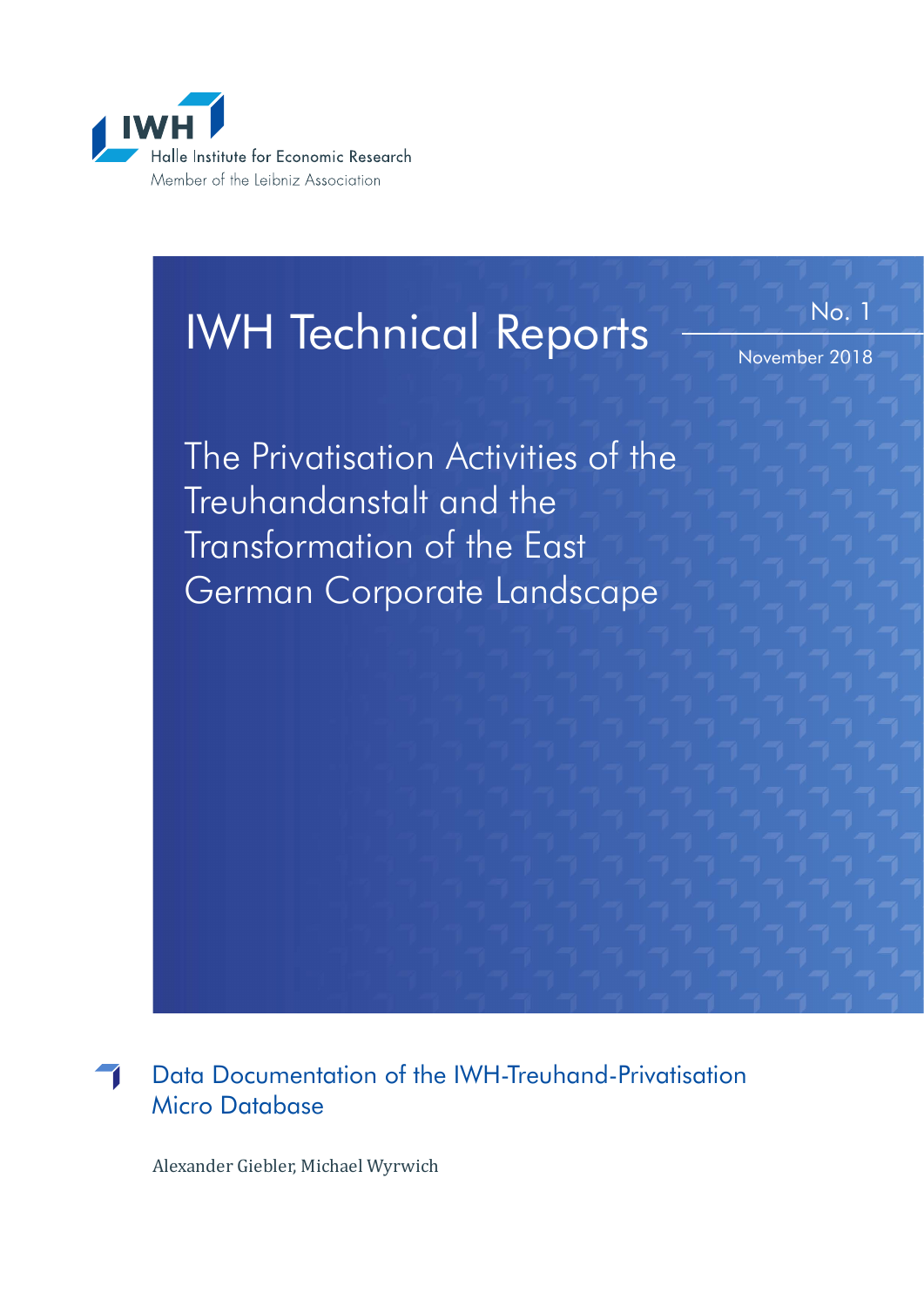Authors: Alexander Giebler Michael Wyrwich

Contact: Cornelia Lang Head of the IWH Research Data Centre Tel + 49 345 77 53 802 Fax + 49 345 77 53 820 cornelia.lang@iwh-halle.de

Michael Wyrwich [Associate Professor for Sma](mailto:cornelia.lang%40iwh-halle.de?subject=)ll Business and Entrepreneurship Faculty of Business and Economics University of Groningen m.wyrwich@rug.nl

Issuer: Halle Instutute for Economic Research (IWH) – Member of the Leibniz Association

#### Management Board:

Professor Reint E. Gropp, PhD Professor Dr Oliver Holtemöller Dr Tankred Schuhmann

#### Address:

Kleine Maerkerstrasse 8 D-06108 Halle (Saale)

Postal address:

P.O. Box 11 03 61 D-06017 Halle (Saale)

Tel +49 345 7753 60 Fax +49 345 7753 820

www.iwh-halle.de

All rights reserved

#### Citation:

*Giebler, Alexander; Wyrwich, Michael:* The Privatisation Activities of the Treuhandanstalt and the Transformation of the East German Corporate Landscape: Data Documentation of the IWH-Treuhand-Privatisation Micro Database. IWH Technical Reports 01/2018. Halle (Saale) 2018.

ISSN 2365-9076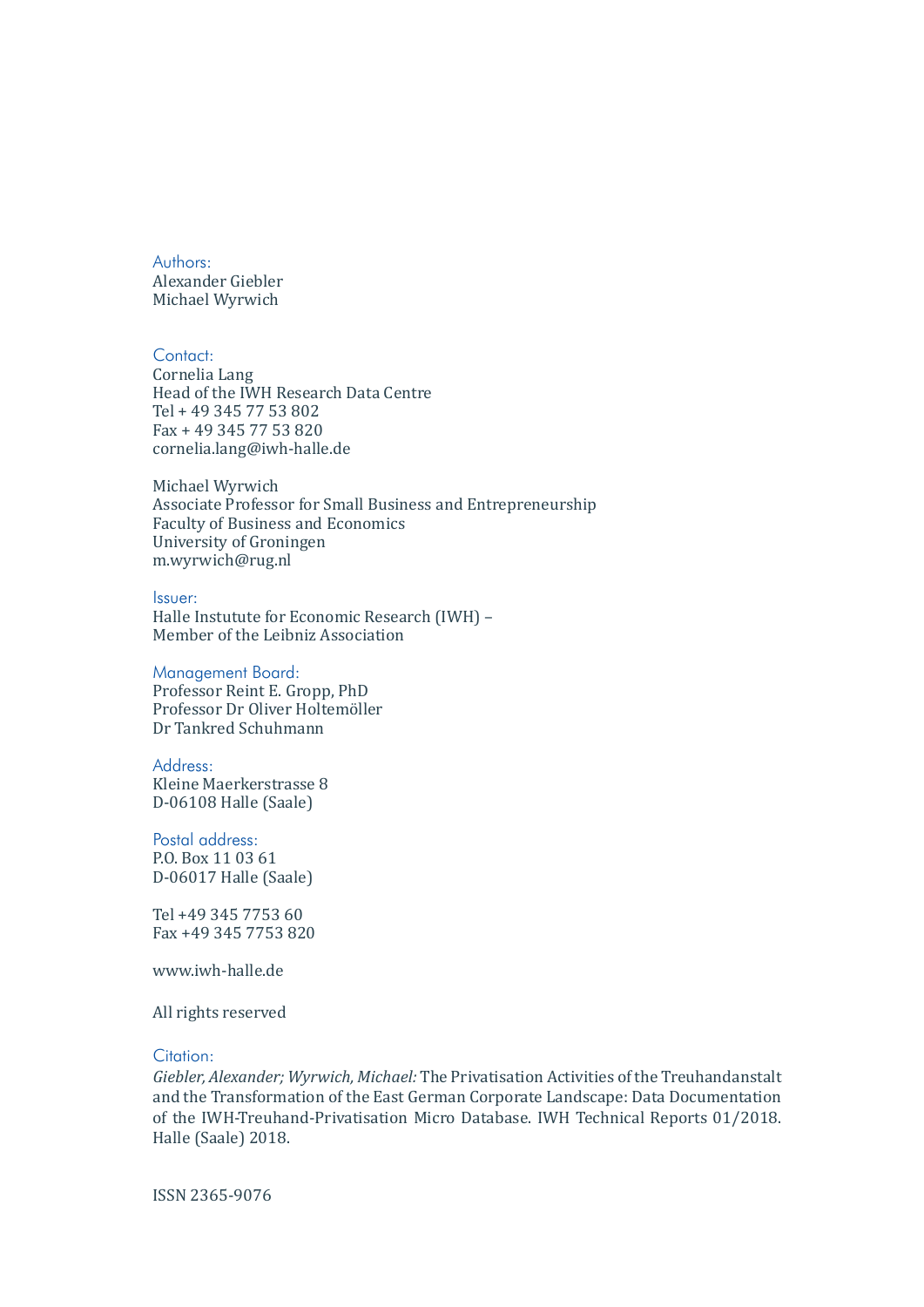# The Privatisation Activities of the Treuhandanstalt and the Transformation of the East German Corporate Landscape: A New Dataset for First Explorations

Data Documentation of the IWH-Treuhand-Privatisation Micro Database

*Alexander Giebler, Michael Wyrwich*

#### <span id="page-2-0"></span>**Abstract**

Even nearly 30 years after the fall of the Berlin Wall, the privatisation and transformation of East Germany's business landscape is controversially discussed in the media and politics. The privatisation process led to enormous structural changes, which were associated with massive job losses. In particular, the stagnating regional development of East Germany is often blamed on the "long shadow" of the privatisation activities of the Treuhandanstalt (THA). From a scientific perspective, however, there are hardly any contributions dealing with the effects of privatisation activities. The IWH-Treuhand Privatisation Micro Database introduced in this technical report is novel as such that it provides comprehensive information on employment and turnover figures for formerly state-owned enterprises for the early 1990s.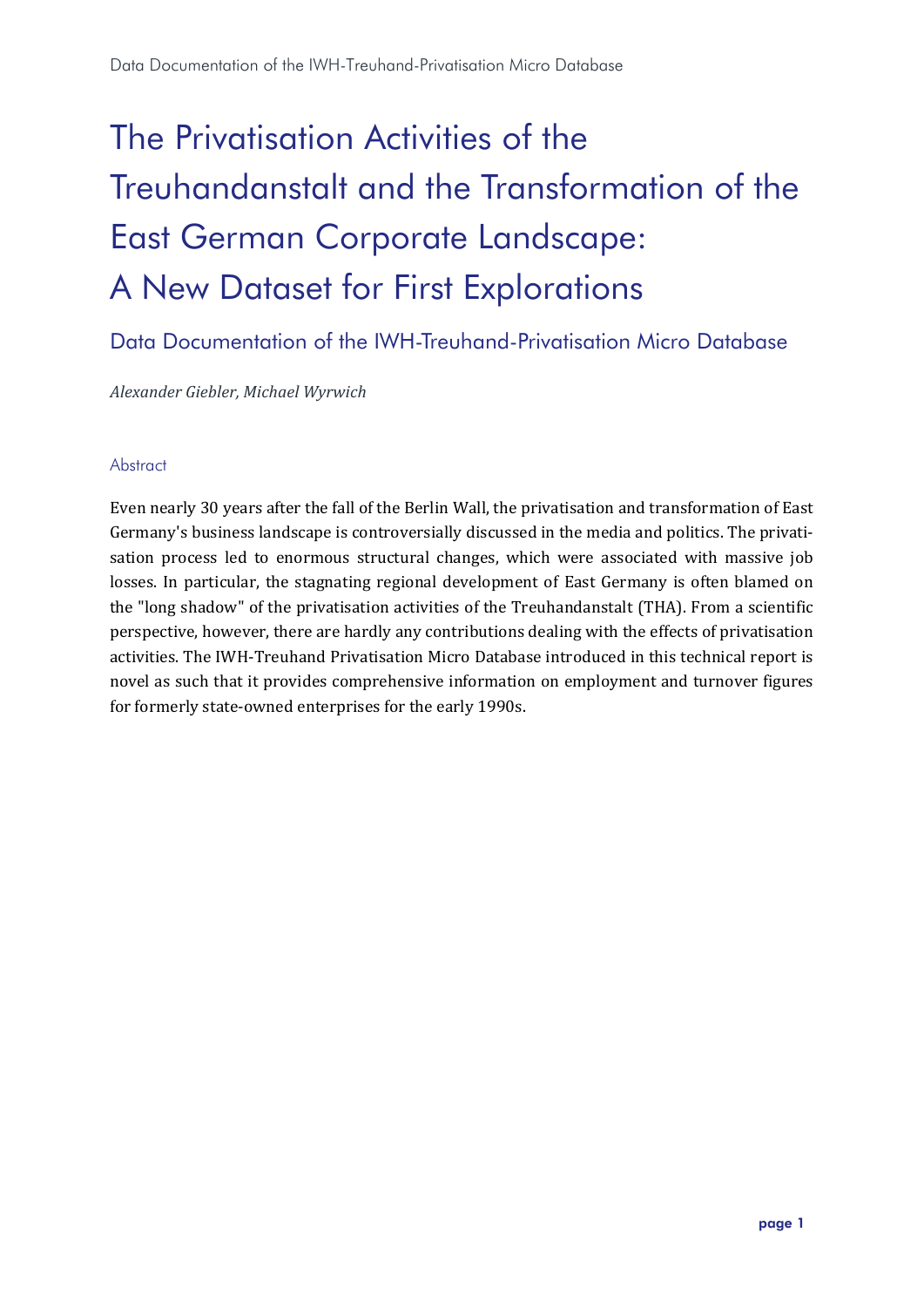# **Content**

| 1              |       | Introduction 33 |  |
|----------------|-------|-----------------|--|
| 2              |       |                 |  |
| 3              |       |                 |  |
|                | 3.1   |                 |  |
|                | 3.2   |                 |  |
| $\overline{4}$ |       |                 |  |
|                | 4.1   |                 |  |
|                | 4.2   |                 |  |
| 5              |       |                 |  |
|                | 5.1   |                 |  |
|                | 5.2   |                 |  |
| 6              |       |                 |  |
| 7              |       |                 |  |
|                | 7.1   |                 |  |
|                | 7.2   |                 |  |
|                | 7.3   |                 |  |
|                | 7.4   |                 |  |
|                | 7.5   |                 |  |
|                | 7.6   |                 |  |
|                | 7.7   |                 |  |
|                | 7.8   |                 |  |
|                | 7.8.1 |                 |  |
|                | 7.8.2 |                 |  |
|                | 7.8.3 |                 |  |
| 8              |       |                 |  |
| 9              |       |                 |  |
| 10             |       |                 |  |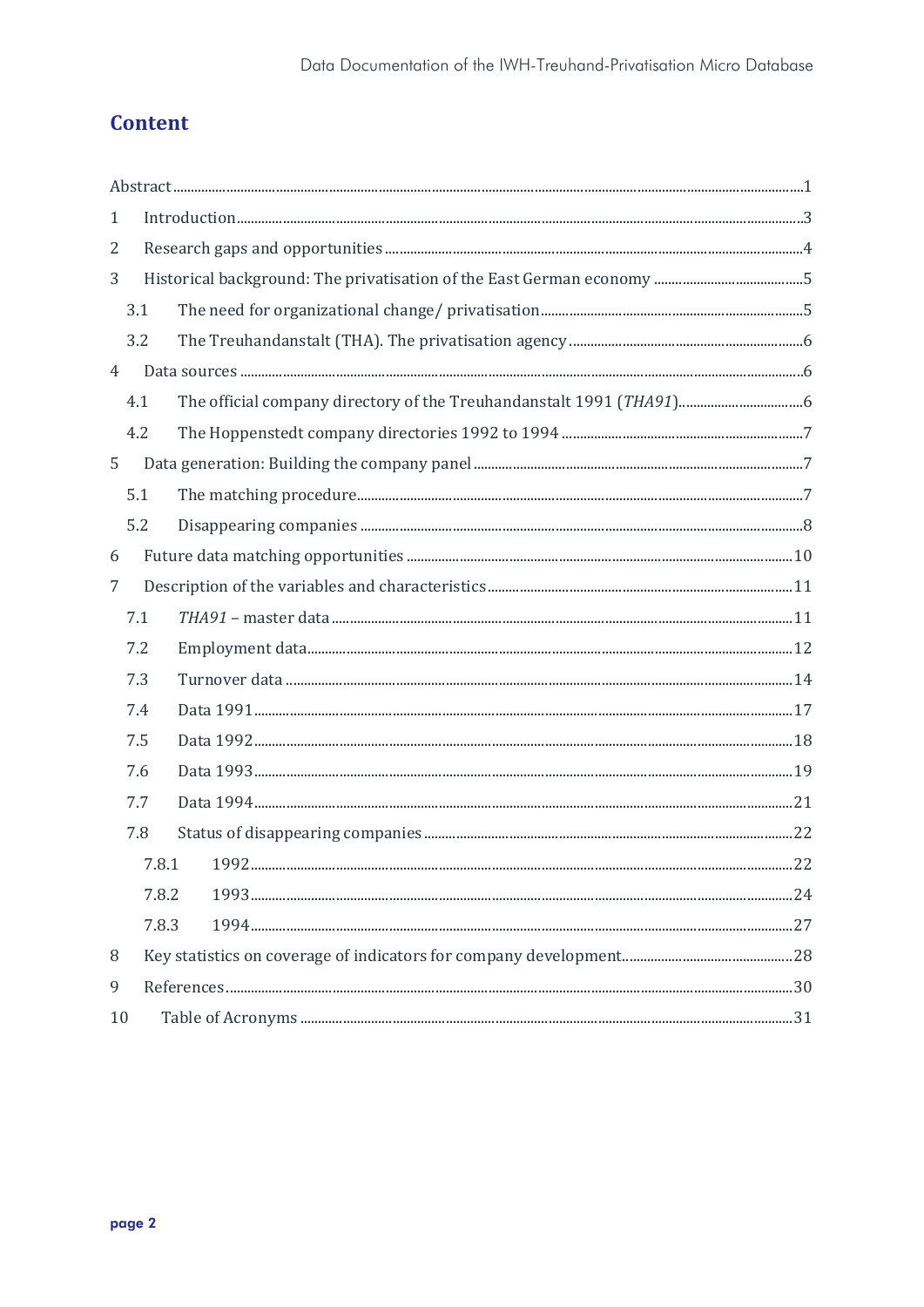# The Privatisation Activities of the Treuhandanstalt and the Transformation of the East German Corporate Landscape: A New Dataset for First Explorations

Data Documentation for the IWH-Treuhand-Privatisation Micro Database

*Alexander Giebler, Michael Wyrwich*

#### <span id="page-4-0"></span>[1](#page-4-1)  $Introduction<sup>1</sup>$

**.** 

Even nearly 30 years after the fall of the Berlin Wall, the privatisation and transformation of East Germany's business landscape is controversially discussed in the media and politics. The privatisation process led to enormous structural changes, which were associated with a massive loss of jobs. In particular, the stagnating regional development of East Germany is often blamed on the "long shadow" of the privatisation activities of the Treuhandanstalt (THA). From a scientific perspective, however, there are hardly any contributions dealing with the effects of privatisation activity in East Germany.

This technical report introduces a new dataset that includes detailed company information for the period 1990 to 1994. This dataset is supposed to be a starting point for the assessment of how formerly state-owned enterprises developed over time and allows assessing their impact on regional development.

The remainder of this report is as follows: In section 2 research gaps and opportunities are presented. The historical background of the privatisation of the East German economy is briefly summarized in section 3. The fourth section introduces the data sources the final dataset is based on. In section 5, the data generation process is described in detailed. Based on this section 6 briefly outlines future matching opportunities of the dataset. A detailed description of the variables can be found in section 7. Finally, section 8 provides key statistics on the coverage of key indicators for company development.

<span id="page-4-1"></span><sup>1</sup> Funding by the Institute of Economic Research Halle (IWH) via a Speed-Fund project is gratefully acknowledged. I thank in particular Steffen Mueller from the IWH who supported the application and the project. Special thanks pertain to Alexander Giebler from the IWH who supervised my project there. I also thank Jannik Windel, Aleksandr Kazakov, Marco Mai, Thomas Robert Holy, Xue Wang, Yen Dang, Hannes Harnau, Prandies Nowshad-Soheili, Daniel Cebulla, and Stephanie Luther for valuable research assistance.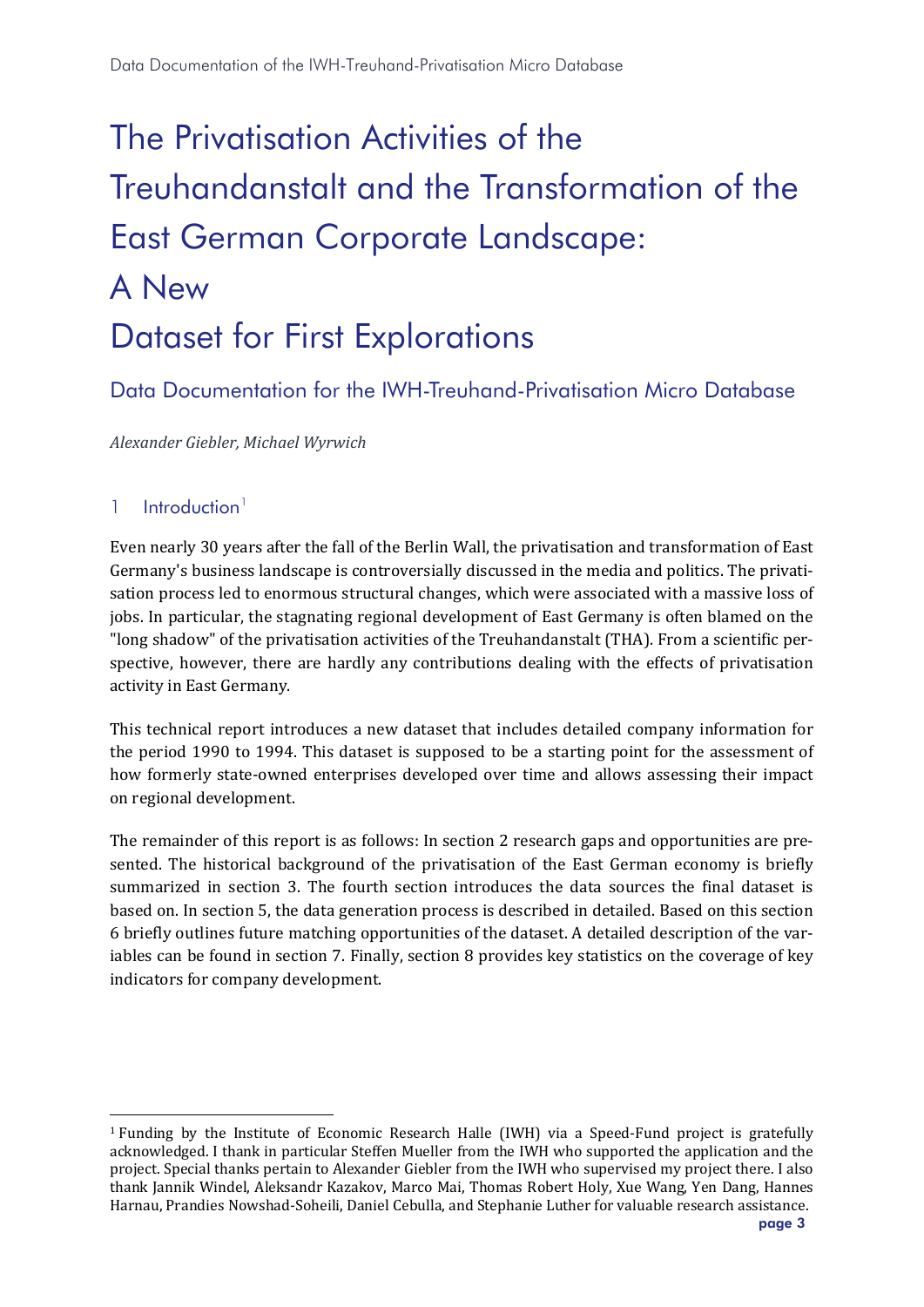#### <span id="page-5-0"></span>2 Research gaps and opportunities

Even nearly 30 years after the fall of the Berlin Wall, the privatisation and transformation of East Germany's business landscape is controversially discussed in the German publi[c](#page-5-1) but not much is known about the effects of privatisation activity from a scientific point of view.2 The lack of reliable scientific knowledge on the effects of the greatest mass privatisation in history is a remarkable research gap, not only against the background of enormous public interest. For example, the analysis of the privatisation activities of the Treuhandanstalt as a unique "experiment" allows a variety of possibilities to test economic theories on the effect of organizational change on company performance and the sociologically shaped organizational-ecological approach to organizational change.

On the basis of data on the privatised companies, the connection between organizational change and corporate performance could be examined on a large scale. Such data would also allow to avoid the following basic methodical problem. The methodological problem here is that companies undergoing organizational change have often already fallen into distress beforehand and the change can only be seen as a corresponding reaction. It is therefore conceivable that companies that have undergone change processes will systematically show poorer ex ante performance. To this end, the "experiment" of German reunification, which resulted in the (re-)privatisation of the vast majority of state enterprises in the GDR, offers a unique opportunity to avoid the selection problem. As a consequence of the planned economic organization in the GDR after reunification, all industrial enterprises in East Germany were exposed to organizational change.[3](#page-5-2)

The fact that all state-run companies in the GDR were affected by organizational change also solves the problem that in most previous studies only very small samples are used, which make a robust quantitative analysis difficult. Furthermore, as already mentioned above, the East German context offers the advantage compared to the Eastern European transition countries that the institutional change caused by the transfer of West German regulations can be regarded as an exogenous shock (e.g. Brezinski and Fritsch, 1995; Hall and Ludwig, 1995). Feedback effects between institutional and operational change processes therefore play a minor role.

The currently existing microdata sets at compa[ny](#page-5-3) level (e.g., IAB BP, BvD, MIP, AFiD) were collected for the first time in the mid-1990s or later.4 Although the social insurance data aggregated at company level by the Federal Employment Agency have been available for western Germany since 1975, they have only been reliable for eastern Germany since 1993. It also lacks information on productivity and output. As a result, there is a considerable gap, especially for the topic of transformation after reunification. The newly developed dataset described in this technical report fills this gap by providing detailed company data for the years 1990 to 1994.

**.** 

<span id="page-5-1"></span><sup>2</sup> In contrast to the East German case, there are studies for some East European countries on the long-term consequences of privatisation in the 1990s (e.g. Estrin et al., 2009; Brown et al., 2010). However, due to different institutional frameworks and privatisation strategies, the results are difficult to compare. <sup>3</sup> However, even in the case of companies privatised by Treuhandanstalt, the timing of the organisational

<span id="page-5-2"></span>change is not coincidental.

<span id="page-5-3"></span><sup>4</sup> There is a dataset on Treuhand companies at the IAB in Nuremberg. Using this data is heavily restricted.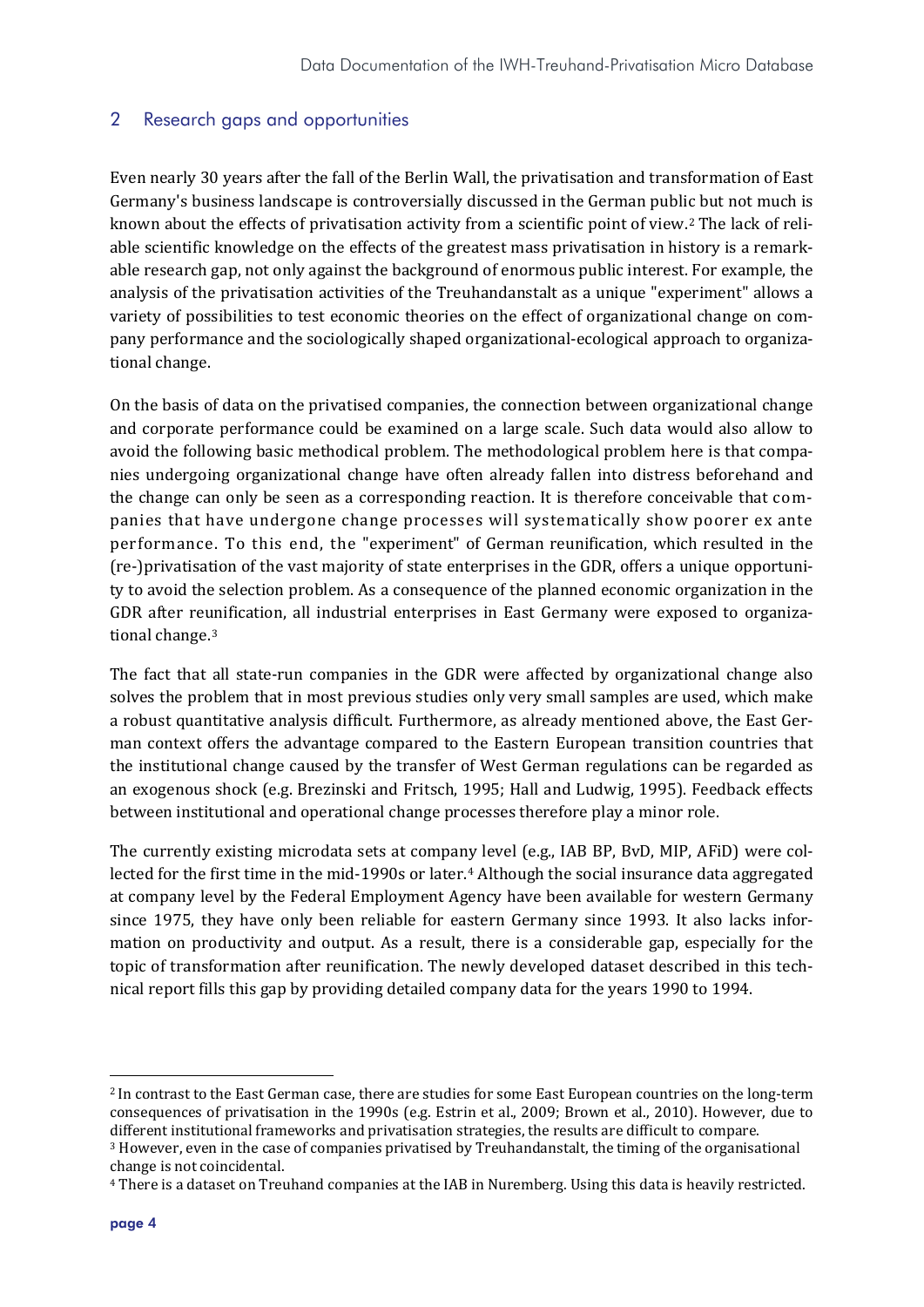#### <span id="page-6-0"></span>3 Historical background: The privatisation of the East German economy

#### <span id="page-6-1"></span>3.1 The need for organizational change/privatisation

The privatisation of the East German economy was an important event in recent German history, which led to massive structural changes. As of 01.01.1995, only 25% of the jobs recorded as of 01.07.1990 were still available in the privatised companies (Brücker, 1995). The starting point for these adjustment processes is the transition from a planned to a market economy. Operational structures and organizational routines geared to the planned economy became meaningless and implied enormous and threatening pressure to adapt existing enterprises (Newman, 2000; for an overview of the organizational structure of socialist enterprises, see Johnson and Loveman, 1995). Compared to the other Eastern European transformation states, the change in the institutional framework posed particularly serious challenges for the socialist enterprises in East Germany, because the change took place in a shocking way. Thus, the complete institutional framework of the Federal Republic of Germany was transferred "overnight" to the new East German states, while in the other transformation states the change was much more gradual (Hall and Ludwig, 1995; Brezinski and Fritsch, 1995).

One of the major shocks faced by companies after the fall of the Wall is the rapidly increasing competitive pressure. In the course of the monetary union and reunification, West German suppliers had unhindered access to the East German market. As a result, industrial production fell to 35% of its original level between 1989 and 1991 (Hall and Ludwig, 1995). A specific problem in this context was also the collapse of the previous Eastern European trading partners, as the goods of East German companies became considerably more expensive in the course of the currency reform. Not to be neglected is also the change in demand from mass-produced goods to higher quality products, which was now accessible to East German consumers via the offerings of West German companies.

In addition to the competitive shock, the state-owned enterprises of the former GDR were also exposed to a supply shock. Here the predominant complete in-house production of goods became a problem. In the planned economy of the GDR this made the companies independent of suppliers and planning deficiencies. After the system transformation, much higher quality external inputs became available, which were superior compared to in-house production. This in turn led to a significant change in operational production processes and was accompanied by a reduction in vertical integration and thus a massive reduction in employment.

Another shock was the need to adjust East German wage levels quickly. Partly as a result of the adoption of the West German system of collective wage agreements, wages rose by around 500% between 1989 and 1990 as a result of monetary union and collective bargaining agreements. Wage levels continued to rise in subsequent years, but labor productivity did not increase to the same extent. Accordingly, the production costs of the East German companies were essentially higher than those of their West German competitors, which led to further massive job losses.

Finally, the transformation was also associated with an institutional shock. The new legal system of the Federal Republic of Germany was characterized by a much higher regulatory density and in some cases completely different rules than the system of the GDR. The problem can be illustrated by the example of companies' external relations (e.g. consumers, suppliers, industrial inspectorates, government). While little initiative had to be taken in the planned economy, the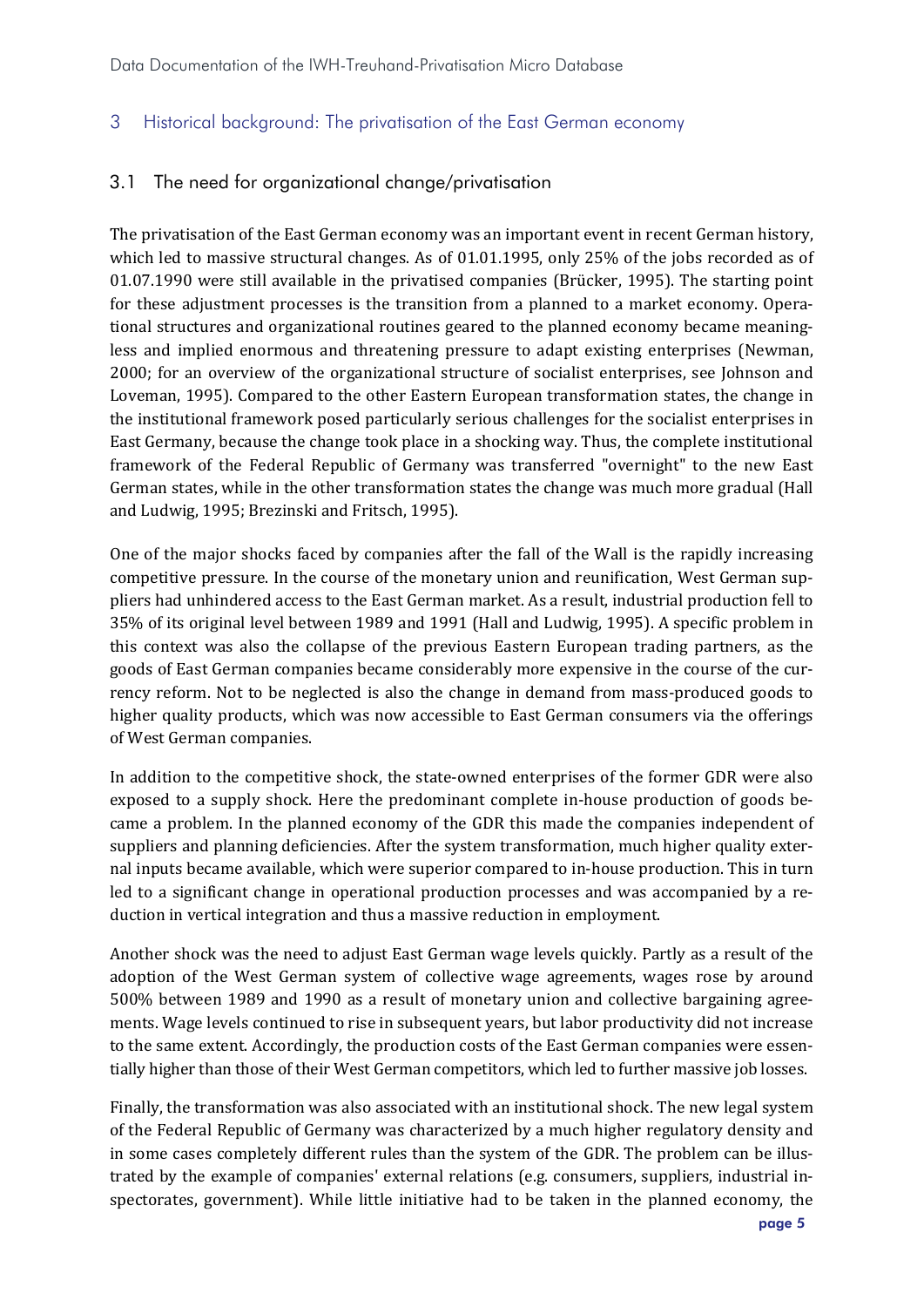changed framework conditions made it necessary to shape such relationships independently and in compliance with the various provisions of commercial law. In addition to the formal institutional shock, the informal institutional and mental shock of reunification was also significant. Higher requirements for initiative and flexibility at company level changed the requirement profile of the employees of the companies. In addition, the knowledge and experience of employees depreciated to a large extent as a result of the system change (see also Bird et al., 1994; Gathmann, 2005; Wyrwich, 2013). All in all, the "shock transformation" was associated with enormous adjustment pressure in state enterprises.

#### <span id="page-7-0"></span>3.2 The Treuhandanstalt (THA). The privatisation agency

The Treuhandanstalt (THA) was commissioned to restructure and privatise the old GDR companies (for details of the organizational structure, see Seibel, 2005). In 1990, the THA portfolio initially included over 8,000 companies with approx. 45,000 establishments. In the meantime, the number of establishments has grown to over 14,600 as a result of breakdowns. The THA has taken over more than 3.5 million employees from the construction and manufacturing sectors. It thus managed almost the entire capacity of the corresponding industries.

The privatisation should take place as quickly as possible, which was not lastly expressed in the famous "Easter letter" from the then THA director Rohwedder. Since the companies concerned were geared to the conditions of a planned economy, the main task of the THA was to implement restructuring and privatisation measures. Privatisation took place almost exclusively through case-specific negotiations with potential investors from the old federal states and other Western European countries. Investors had to submit a business plan and make job and investment concessions. Until the end of the THA's activities in 1994, the majority of the companies still owned by the THA were either wound up or sold to external West German investors. Only about 20% of the companies were privatised internally through a management buyout procedure (see Leysen, 1991; Brezinski, 1992; Sinn, 1992; Carlin, 1993; Brücker, 1995; Sander, 1995; MacLean et al., 2003).

#### <span id="page-7-1"></span>4 Data sources

In this section the main data sources are described. The starting point was the official company directory of the THA that was published in early 1991. This data source is the basis for matching data from the years 1992 to 1994 which are published in the annual Hoppenstedt company directories. The data is at the level of companies. Therefore, it is not possible to distinguish between establishments of the companies.

#### <span id="page-7-2"></span>4.1 The official company directory of the Treuhandanstalt 1991 (THA91)

The initial (master) data record referred to for creating the company panel was the official company directory of the Treuhandanstalt (THA) as of 1991 (time of going to press: March 1991) which is called *THA91* in the following. It is drawn from the THA database which is called Informationssystem Unternehmensdatenbank (ISUD). The draw represents the full sample of Treu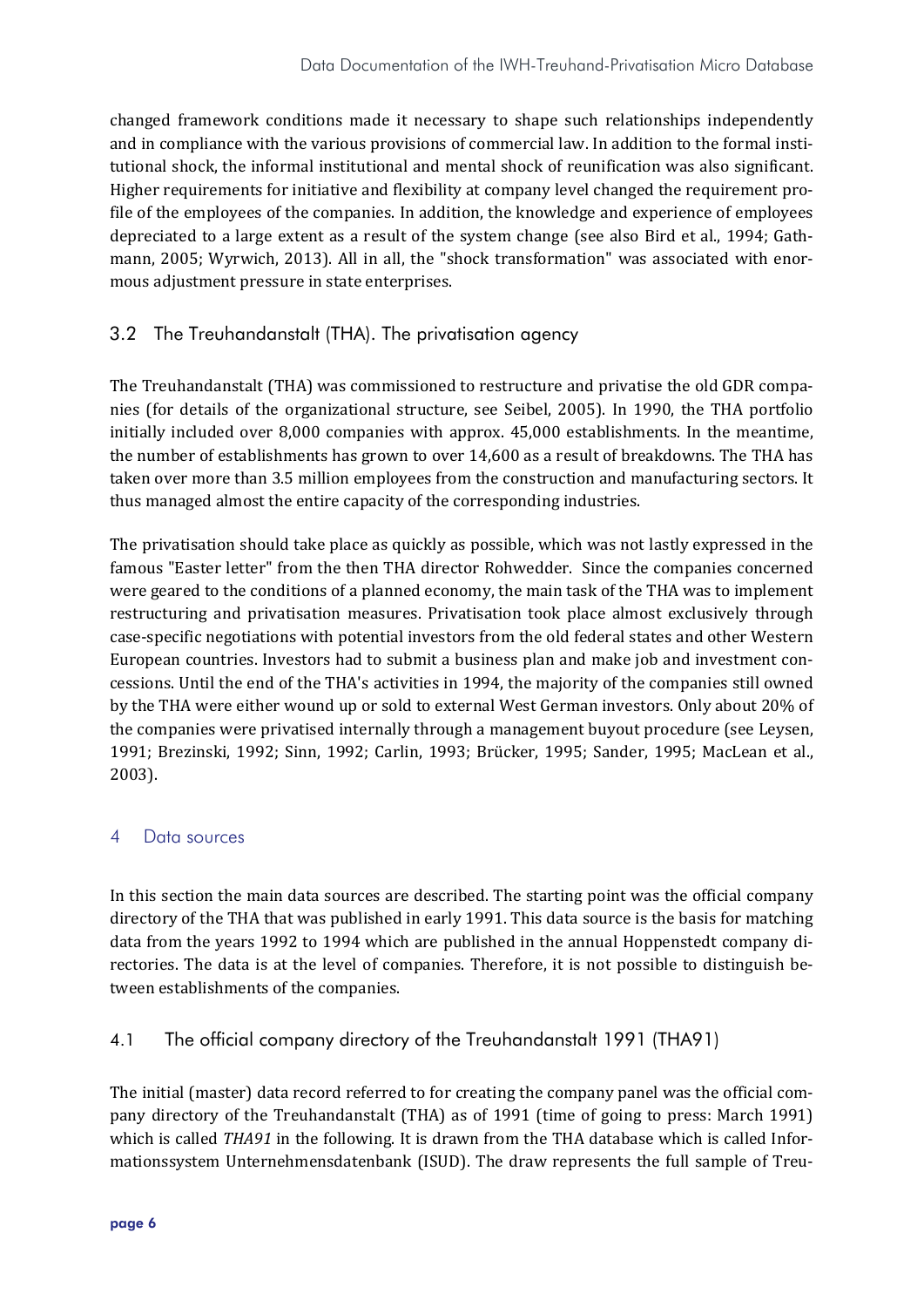hand companies in March 1991. The published directory includes information on the company's name, location, industry classification, and employment in 1990 (THA, 1991). An interesting feature of this data is that it includes the official GDR name of the company as of 1989. This allows linking the companies to GDR data on companies in future work.

The *THA91* database includes all service and manufacturing firms in accordance with the socalled Hoppenstedt industry classification since the directory was published by the Hoppenstedt company. The data formed the basis for the subsequent matching of annual Hoppenstedt company directories for the years 1992 to 1994.

#### <span id="page-8-0"></span>4.2 The Hoppenstedt company directories 1992 to 1994

The Hoppenstedt company directories are the second data sources utilized for developing the final dataset (Hoppenstedt, 1992; 1993; 1994): (henceforth: *Hopp92\_94*). The directories also include all companies that were administered by the THA after transition.

The data that were digitized for this project comprise variable on the names of the company and the managers, company location, industry classification, year of start-up, and also information on employment and turnover. All companies have a 9-digit company identifier.

The employment and turnover data are lacking for some companies. There was also no regular reporting of the respective figures. So, for example, for some companies in the 1992 yearbook reported employment for the years 1990, 1991, or 1992. Other companies provided information in single years only. For the turnover figures the same pattern could occur.

#### <span id="page-8-1"></span>5 Data generation: Building the company panel

#### <span id="page-8-2"></span>5.1 The matching procedure

For building the company panel, the annual observations of the companies in the THA91 and Hopp92\_94 had to be matched. Since there is no company ID in the *THA91* data, the matching of the *Hopp92\_94* data with this initial data record could only be made manually. If the company changed its name, no assignment could be made on the basis of a name comparison. In this case, a comparison of the addresses between 1991 and 1992 was carried out. If two company names differed but had the same address in both years, it can be assumed that it is the same company. If this procedure was not successful, for example, because address information was lacking, the name of the managing directors in subsequent years were compared.

The matching procedure was limited to manufacturing companies. The reason for this restriction is that, due to the largely indivisibility of production factors such as plant and machinery, operations were privatised as a "unit" while in the services sector, a large number of different forms of privatisation, such as the separation of assets, makes it very difficult to track companies. In total, there is information on 3,282 manufacturing firms in *THA91*. The 3,282 manufacturing firms listed in *THA91* were linked with company data from *Hopp92\_94.* Thus, a company has up to 4 observations if it was listed in all years.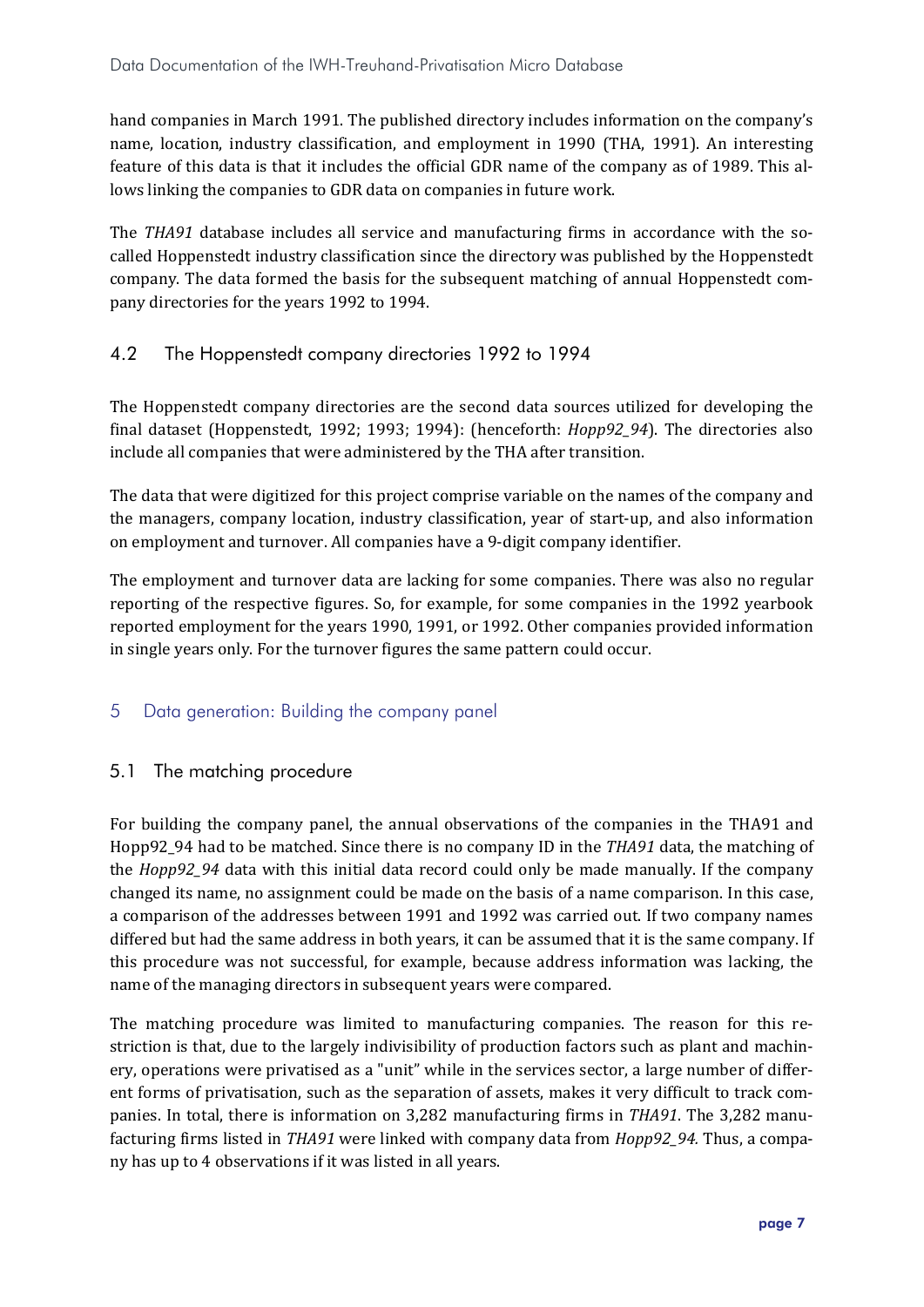On the basis of the *THA91* database, it was checked whether entries were available for the respective companies in the single directories as of 1992 to 1994. Only companies that were included in the *THA91* were flagged and subsequently digitized. As previously said, this matching of the *THA91* and *Hopp92\_94* had to be done manually. However, within *Hopp92\_94* there is a unique Hoppenstedt-ID for every company and this ID is included in the yearbooks as of 1992 to 1994. In some few cases this ID changed over the years. The final data include the Hoppenstedt-ID as of the year 1993 for the sake of convenience.[5](#page-9-1) Based on the Hoppenstedt-ID a panel with up to 3 observations has been created. This data was linked to the *THA91* database yielding a panel with up to 4 observations covering the years 1991 to 1994 (henceforth: *THAprivdata91\_94*).

Some companies of the *THA91* data could not be assigned to the *Hopp92\_94* data because there were no entries for these companies anymore (see Table 1). Some companies listed both in 1991 and 1992 had no entries in 1993 or 1994 other were listed in 1991 and 1993/94 only. In most cases, there were plausible explanations for these patterns being described in the following section.

# Table 1:

#### The coverage of *THA91* companies in the *Hopp92\_94* yearbooks

| THA91 companies listed in Hopp92_94-yearbook 1992 | 2,471 (74.7%)   |
|---------------------------------------------------|-----------------|
| THA91 companies listed in Hopp92_94-yearbook 1993 | $1,943(58.8\%)$ |
| THA91 companies listed in Hopp92_94-yearbook 1994 | 1,494 (45.2%)   |

#### <span id="page-9-0"></span>5.2 Disappearing companies

If a company that is listed in the *THA91* data is not listed in later years it is most likely that the disappearance of a company can be explained by a market exit (e.g., closure by the Treuhandanstalt, insolvency after privatisation). The same applies to firms where there is information in *THAprivdata91\_94* for 1991 and also for 1992 but not for 1993 or 1994. There are further reasons for disappearing companies such as takeovers or restarts after closure some years later. In order to check what happened with disappearing companies, an extensive individual web search was carried out.

The first step of this search was approaching the so-called "Treuhand-Dokumentation 1990-1994" (henceforth: *THA\_DOK*). This is a data summary of the previously mentioned ISUD database which was published by the THA in September 1994 at the time when it was about being closed (Drewnicki, 1994). The *THA\_DOK* includes information about the status of the company when it left the portfolio of the THA. There is an information on whether the company was liquidated by the THA and, if so, in which month and year this took place. For example, if there is an entry in *THAprivdata91\_94* for the year 1991 but not for 1992 it is checked whether this company can be found in the *THA\_DOK*. If the latter data indicates liquidation in 1992 then the disap-

 $\overline{a}$ 

<span id="page-9-1"></span><sup>5</sup> Taking this year as reference was most convenient since some firms of the *THA91* data were not listed in 1992 but in 1993 or 1994. So, there is no Hoppenstedt-ID for these firms for 1992. A list of companies where an ID change took place can be requested from the author.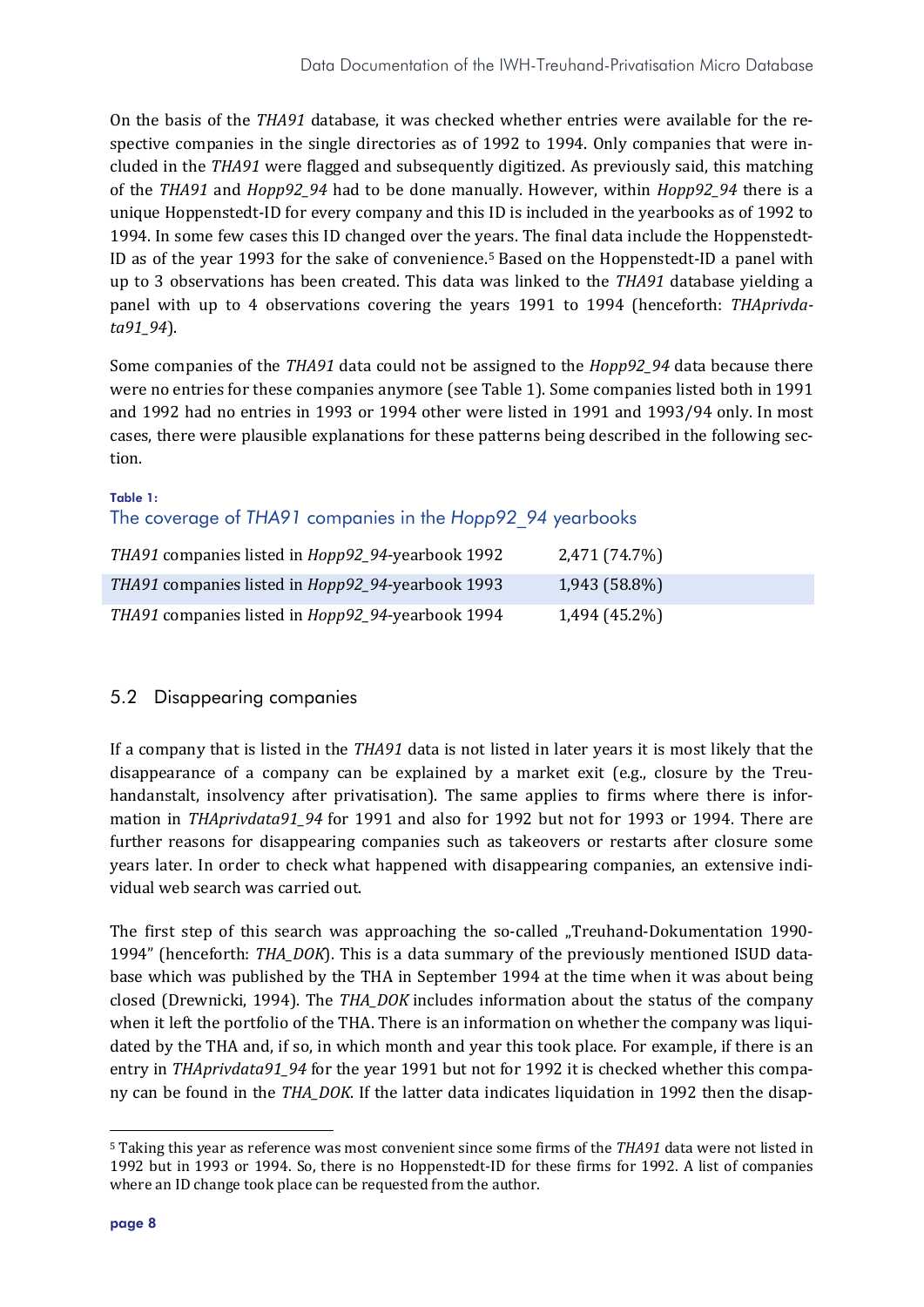pearance of the company is regarded as plausible.[6](#page-10-0) The disappearance of the company can be clearly classified as a market exit.

The investigation proved more difficult if the company is filed as "privatised/re-privatised" in the *THA\_DOK*. In this case, the company may have been closed between the time of privatisation and the editorial deadline of the respective Hoppenstedt company yearbooks as of 1992 to 1994. This potential scenario required checking whether entries in the commercial register (*Handelsregister*) confirm that a market exit took place in the year where the company disappeared for the first time. This search could also reveal that a company was taken over and therefore no longer listed in *THAprivdata91\_94*. It may also be that companies disappeared, although there were indications of successful privatisation based on the commercial register and free online search. In most of these cases, a new company was founded after temporary closure (e.g. in 1995 or later). There are few remaining cases which could not be assigned to these statuses. Finally, there were also cases without any indication that a takeover or re-start took place but where no exact date of liquidation could be identified. At the same time, there is no indication that these companies existed beyond the last year they are listed in *THAprivdata91\_94*. These cases are counted as market exits.

Companies that disappeared and could be assigned to the status market exit, are indicated by a binary marker (1=disappearance) for the respective years where they were not listed for the first time. For example, *exit93* indicates companies that were listed until 1992 but disappeared in 1993 due to market exit.<sup>[7](#page-10-1)</sup> There are similar binary indicators for the takeovers and restarts (e.g., *takeover92* or *restart92).* Disappearing companies that could not be assigned to market exits, takeover or restart are indicated by the variable unsolved (e.g., *unsolved92*). As previously mentioned, only few cases belong to this category. For every year there is also a variable *status* which indicates the year in which the new status came int[o b](#page-10-2)eing. Normally this is identical to the year of disappearance but there are also few exceptions.<sup>8</sup> In the case of restarts or when the case is unsolved no exact year could be assigned.

Finally, some companies are not listed in the Hoppenstedt directory of 1992 and/or 1993 but in 1994 for the first time although these companies were active before 1994. These companies are flagged by binary indicators *No92* and *No93*. Companies that survived the year 1992, 1993, and 1994 respectively are indicated by a marker (e.g., *survived92*).

**.** 

<span id="page-10-0"></span><sup>6</sup> It can also happen that there is no entry for 1992 in *THAprivdata91\_94* whereas the liquidation was in 1993 or 1994 according to *THA\_DOK*. Missing entries for the years before the official liquidation indicate that the company was already not active in the year of missing entries. This pattern was confirmed in specific internet research. Nevertheless, there might have been initiatives by the THA to "re-activate" these companies.

<span id="page-10-1"></span><sup>7</sup> In addition there is a variable *tha\_status92/93/94* which indicates the month and year of liquidation/privatisation of the company when the unit could be identified in the *THA\_DOK* database. There could have been liquidation after a privatisation in the first place. Privatisation can also mean a takeover by another company.

<span id="page-10-2"></span><sup>8</sup> In the case where there is no indication that the company existed beyond the last year it was listed in *THAprivdata91\_94* but where the date of insolvency could not clearly be identified in the commercial register, the year following the last year where employment or turnover figures were reported for the last time is regarded as year of insolvency. This points to the problem that there are also "nominal numbers" in the *THAprivdata91\_94* data. That is, companies that are listed but with exactly the same figures like in previous years are likely to be already closed down even though they were still included in the Hoppenstedt company yearbook.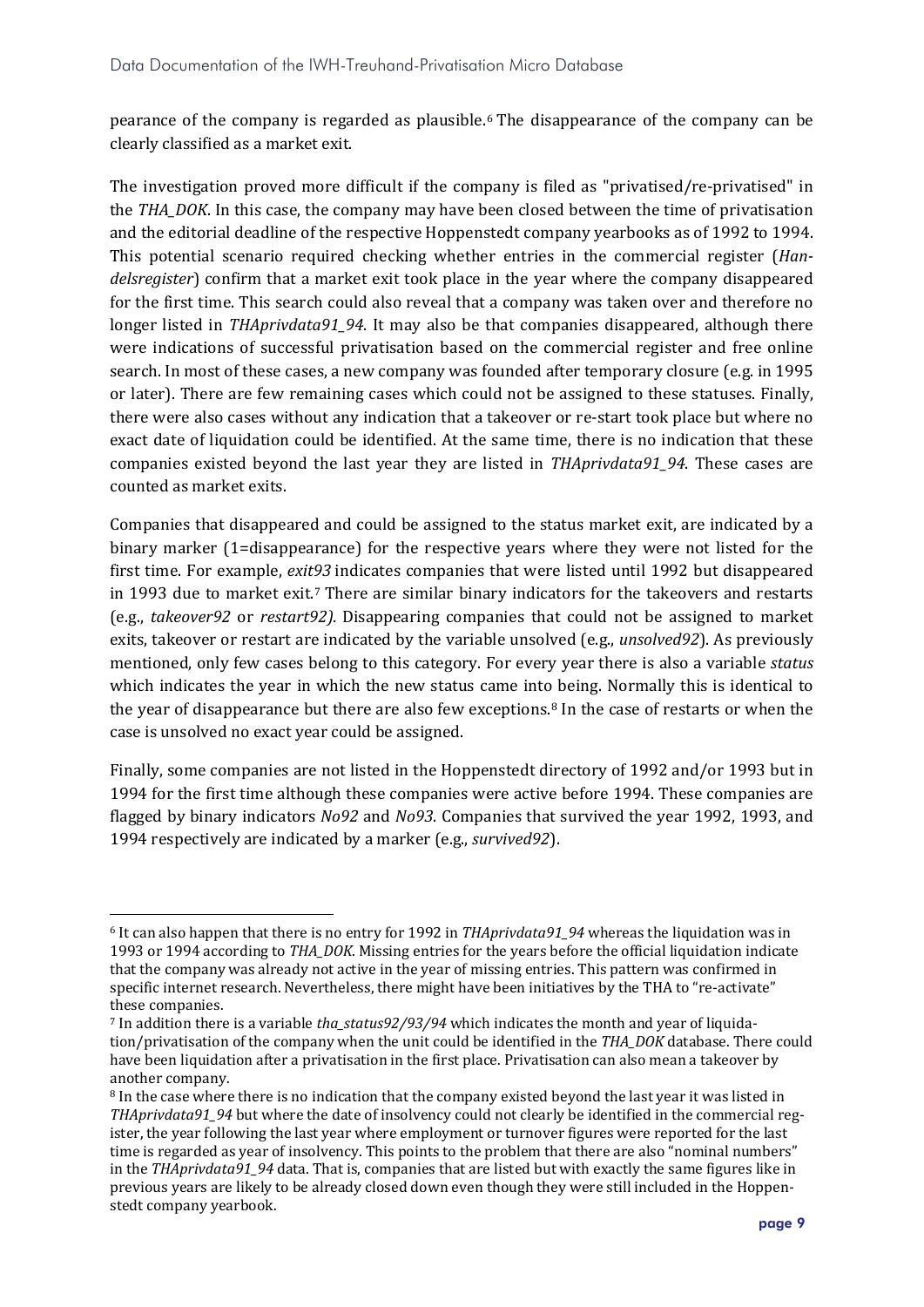#### <span id="page-11-0"></span>6 Future data matching opportunities

The dataset developed here is a starting point for future data matching procedures. One promising avenue for the future would be linking the *THAprivdata91\_94* dataset to the firm data of the German Social Insurance Statistics. This allows an assessment of company development in terms of employment until the year 2016 while there is also detailed information on workforce characteristics (e.g., Schmucker et al., 2018).

A further opportunity is linking the firms via their old GDR names to archive information from the late GDR. This would help tracing the initial conditions of the individual companies. One caveat here is that the initial data is based on the THA portfolio as of March 1991. Some former GDR companies were already closed at this time and can therefore not be traced back on the basis of the *THAprivdata91\_94* database. The possibilities for further data matching and the current data restrictions open up various possibilities to extend the current data set in the future.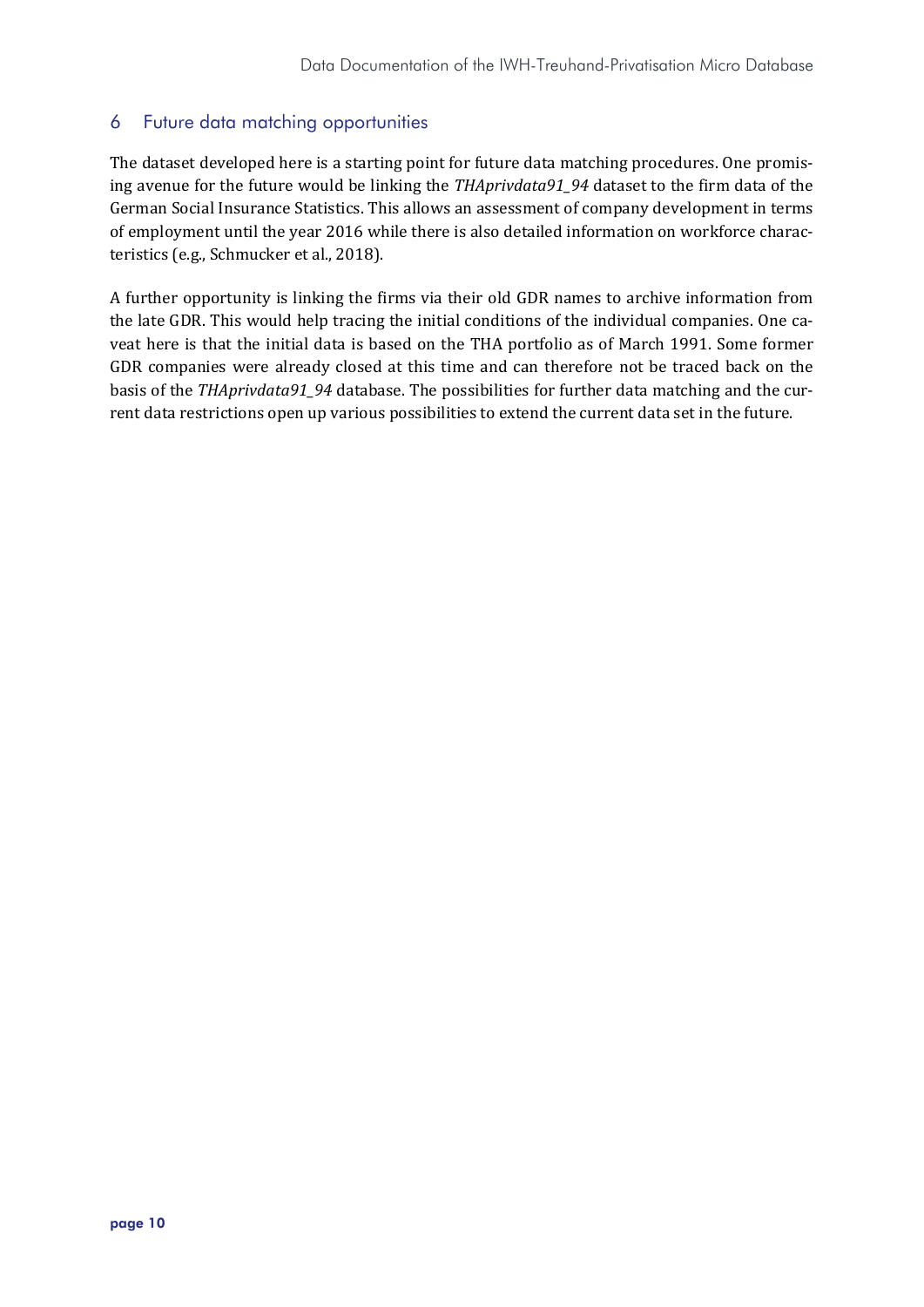# <span id="page-12-0"></span>7 Description of the variables and characteristics

# <span id="page-12-1"></span>7.1 *THA91* – master data

| Variable label       | <b>Company ID 1991</b>                                                                                                                                 |
|----------------------|--------------------------------------------------------------------------------------------------------------------------------------------------------|
| Variable name        | ID91                                                                                                                                                   |
| Data type            | Numerical                                                                                                                                              |
| Origin               | Generated                                                                                                                                              |
| Detailed description | An artificial company number assigned to eve-<br>ry manufacturing firm listed in the official<br>company directory of the Treuhandanstalt in<br>1991.9 |

| <b>Variable label</b> | <b>Hoppenstedt ID</b>                                                                                                                                                                                                                                                                                     |
|-----------------------|-----------------------------------------------------------------------------------------------------------------------------------------------------------------------------------------------------------------------------------------------------------------------------------------------------------|
| Variable name         | hopp_id                                                                                                                                                                                                                                                                                                   |
| Data type             | Numerical                                                                                                                                                                                                                                                                                                 |
| Origin                | Hoppenstedt company directory 1993                                                                                                                                                                                                                                                                        |
| Detailed description  | A company number provided by the Hoppen-<br>stedt company. The number in the data refers<br>only to the first 9-digits as assigned to the<br>company in the year 1993. There have been<br>changes in the Hoppenstedt number between<br>1992 and 1993 and between 1993 and 1994<br>for some few companies. |

| Variable label       | Company name 1991                                   |
|----------------------|-----------------------------------------------------|
| Variable name        | compn91                                             |
| Data type            | <b>String</b>                                       |
| Origin               | Official Treuhand company directory 1991<br>(THA91) |
| Detailed description | The name of the company in the year 1991            |
| Sensitivity          | Yes <sup>*</sup>                                    |

| Variable label       | <b>Company name GDR</b>                                             |
|----------------------|---------------------------------------------------------------------|
| Variable name        | compn_gdr                                                           |
| Data type            | <b>String</b>                                                       |
| Origin               | Official Treuhand company directory 1991<br>(THA91)                 |
| Detailed description | The name of the company before taken over<br>by the Treuhandanstalt |
| Sensitivity          | $Yes*$                                                              |

**.** 

<span id="page-12-2"></span><sup>9</sup> There are few cases where there are duplicates if a company was split into two parts after 1991.

<sup>\*</sup> As a standard not included in the dataset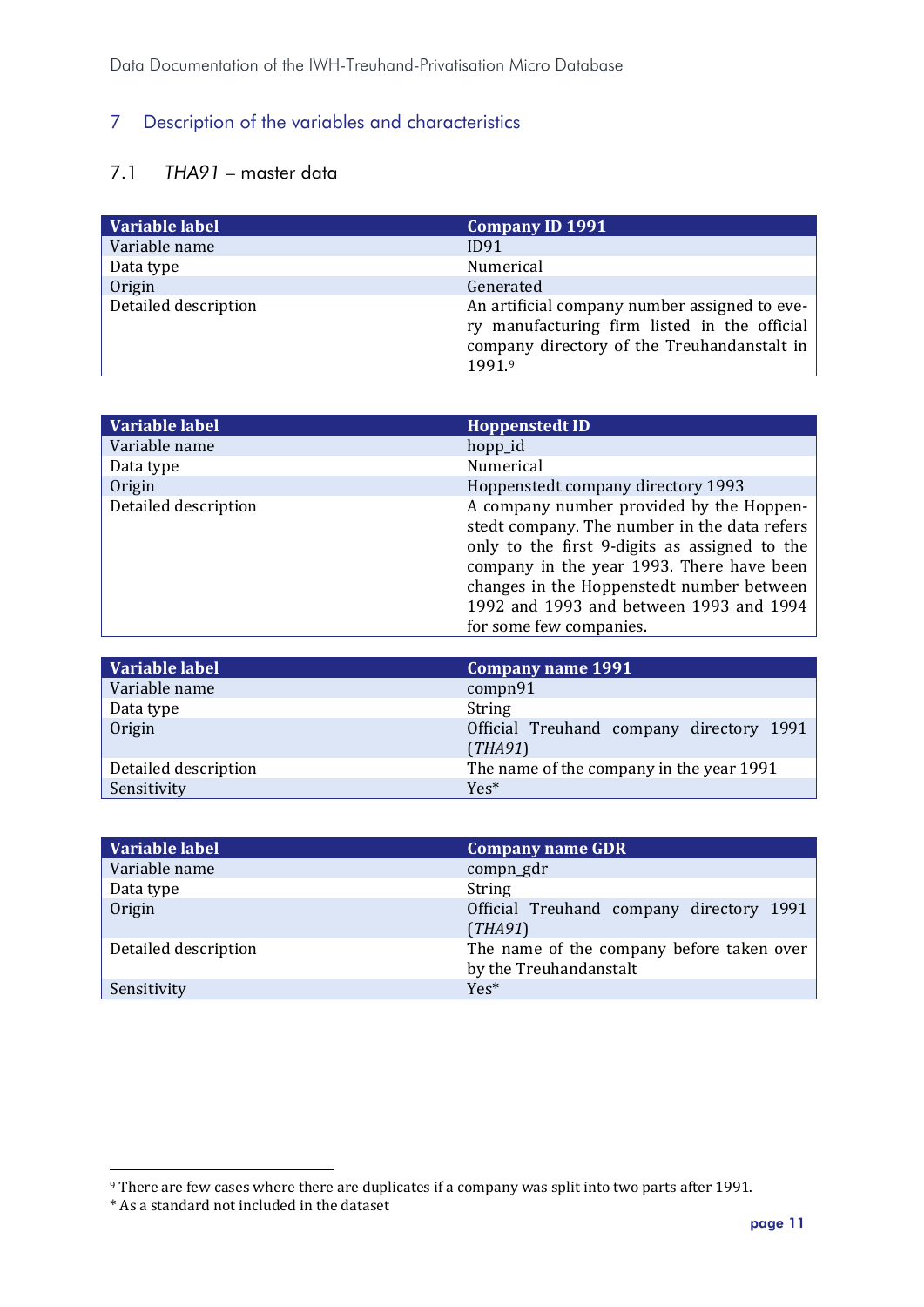# <span id="page-13-0"></span>7.2 Employment data

| Variable label       | <b>Employment 1990 (Entry book 1991)</b>                                                                           |
|----------------------|--------------------------------------------------------------------------------------------------------------------|
| Variable name        | emp90_91                                                                                                           |
| Data type            | Numerical                                                                                                          |
| Origin               | Official Treuhand company directory 1991<br>(THA91)                                                                |
| Detailed description | The number of employees in 1990 in accord-<br>ance to the entry in the Official Treuhand<br>company directory 1991 |
| Sensitivity          | No                                                                                                                 |

| Variable label       | <b>Employment 1990 incl. subsidiaries (Entry)</b><br>book 1991)"                                                                        |
|----------------------|-----------------------------------------------------------------------------------------------------------------------------------------|
| Variable name        | $emp90_91$ _sub                                                                                                                         |
| Data type            | Numerical                                                                                                                               |
| Origin               | Official Treuhand company directory 1991<br>(THA91)                                                                                     |
| Detailed description | The number of employees in 1990 including<br>subsidiaries in accordance to the entry in the<br>Official Treuhand company directory 1991 |
| Sensitivity          | N <sub>0</sub>                                                                                                                          |

| Variable label       | <b>Employment 1990 (Entry book 1992)</b>                                                                     |
|----------------------|--------------------------------------------------------------------------------------------------------------|
| Variable name        | emp90_92                                                                                                     |
| Data type            | Numerical                                                                                                    |
| Origin               | Hoppenstedt company directory 1992-94                                                                        |
| Detailed description | The number of employees in 1990 in accord-<br>ance to the entry in the Hoppenstedt company<br>directory 1992 |
| Sensitivity          | N <sub>o</sub>                                                                                               |

| Variable label       | <b>Employment 1990 (Entry book 1993)</b>                                                                     |
|----------------------|--------------------------------------------------------------------------------------------------------------|
| Variable name        | emp90_93                                                                                                     |
| Data type            | Numerical                                                                                                    |
| Origin               | Hoppenstedt company directory 1992-94                                                                        |
| Detailed description | The number of employees in 1990 in accord-<br>ance to the entry in the Hoppenstedt company<br>directory 1993 |
| Sensitivity          | No.                                                                                                          |

| Variable label       | <b>Employment 1990 (Entry book 1994)</b>                                                                     |
|----------------------|--------------------------------------------------------------------------------------------------------------|
| Variable name        | emp90_94                                                                                                     |
| Data type            | Numerical                                                                                                    |
| Origin               | Hoppenstedt company directory 1992-94                                                                        |
| Detailed description | The number of employees in 1990 in accord-<br>ance to the entry in the Hoppenstedt company<br>directory 1994 |
| Sensitivity          | No.                                                                                                          |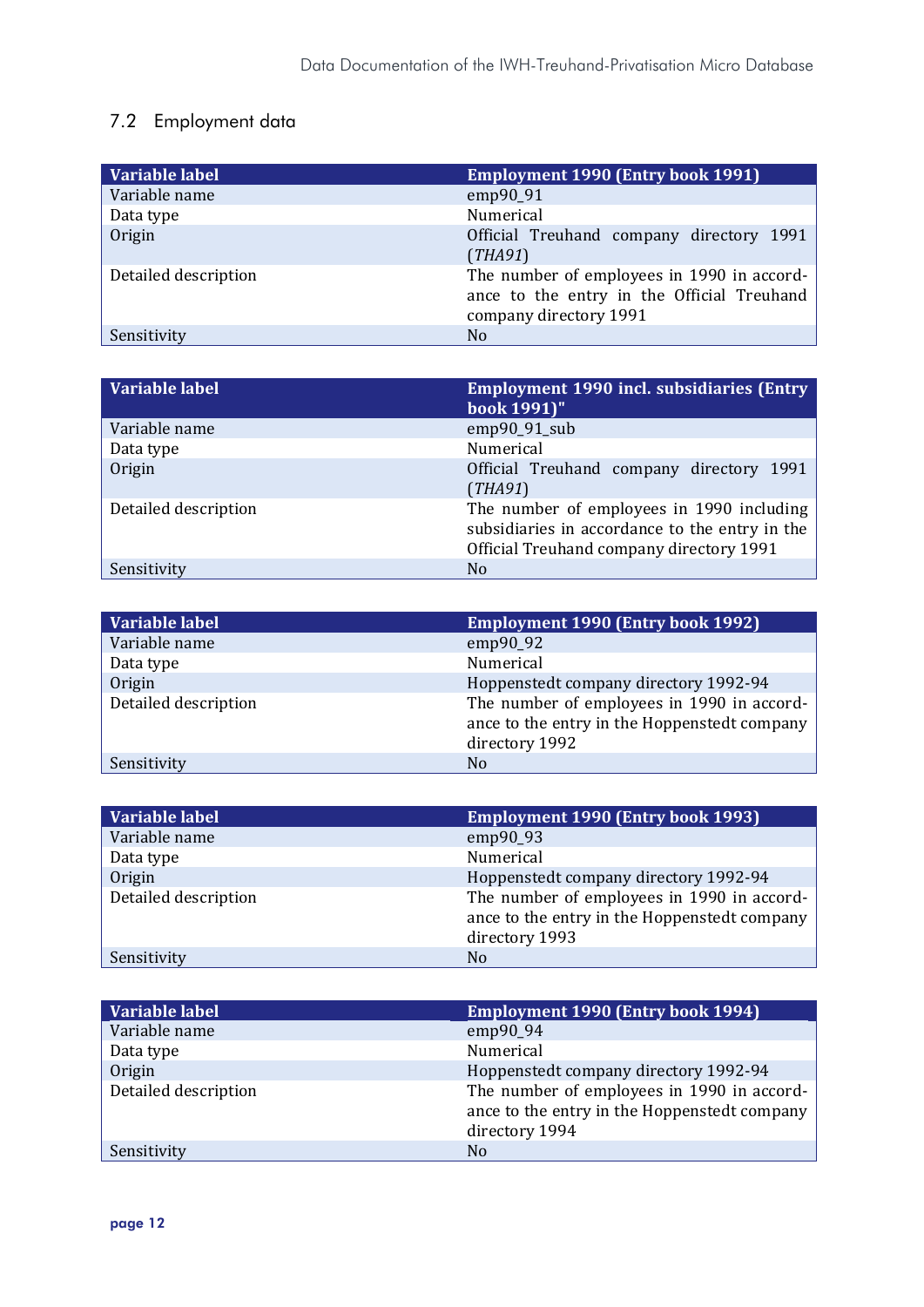| Variable label       | <b>Employment 1991 (Entry book 1993)</b>                                                                     |
|----------------------|--------------------------------------------------------------------------------------------------------------|
| Variable name        | emp91_93                                                                                                     |
| Data type            | Numerical                                                                                                    |
| Origin               | Hoppenstedt company directory 1992-94                                                                        |
| Detailed description | The number of employees in 1991 in accord-<br>ance to the entry in the Hoppenstedt company<br>directory 1993 |
| Sensitivity          | N <sub>o</sub>                                                                                               |

| Variable label       | <b>Employment 1991 (Entry book 1994)</b>                                                                     |
|----------------------|--------------------------------------------------------------------------------------------------------------|
| Variable name        | emp91_94                                                                                                     |
| Data type            | Numerical                                                                                                    |
| Origin               | Hoppenstedt company directory 1992-94                                                                        |
| Detailed description | The number of employees in 1991 in accord-<br>ance to the entry in the Hoppenstedt company<br>directory 1994 |
| Sensitivity          | No.                                                                                                          |

| Variable label       | <b>Employment 1992 (Entry book 1992)</b>                                                                     |
|----------------------|--------------------------------------------------------------------------------------------------------------|
| Variable name        | emp92_92                                                                                                     |
| Data type            | Numerical                                                                                                    |
| Origin               | Hoppenstedt company directory 1992-94                                                                        |
| Detailed description | The number of employees in 1992 in accord-<br>ance to the entry in the Hoppenstedt company<br>directory 1992 |
| Sensitivity          | N <sub>0</sub>                                                                                               |

| Variable label       | <b>Employment 1992 (Entry book 1993)</b>                                                                     |
|----------------------|--------------------------------------------------------------------------------------------------------------|
| Variable name        | $emp92_93$                                                                                                   |
| Data type            | Numerical                                                                                                    |
| Origin               | Hoppenstedt company directory 1992-94                                                                        |
| Detailed description | The number of employees in 1992 in accord-<br>ance to the entry in the Hoppenstedt company<br>directory 1993 |
| Sensitivity          | N <sub>0</sub>                                                                                               |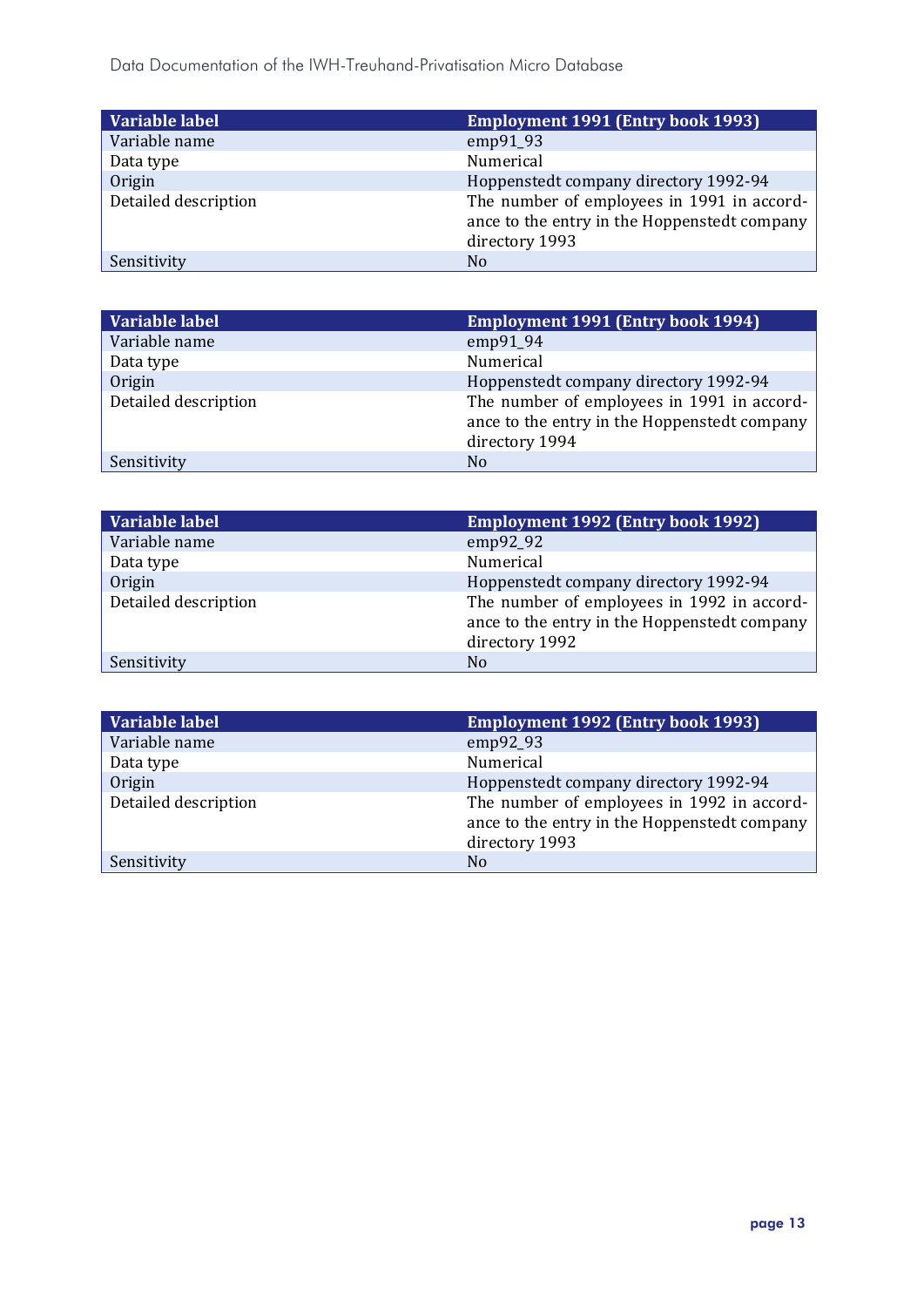| Variable label       | <b>Employment 1992 (Entry book 1994)</b>                                                                     |
|----------------------|--------------------------------------------------------------------------------------------------------------|
| Variable name        | emp92_94                                                                                                     |
| Data type            | Numerical                                                                                                    |
| Origin               | Hoppenstedt company directory 1992-94                                                                        |
| Detailed description | The number of employees in 1992 in accordance<br>to the entry in the Hoppenstedt company direc-<br>tory 1994 |
| Sensitivity          | No                                                                                                           |

| Variable label       | <b>Employment 1993 (Entry book 1993)</b>                                                                     |
|----------------------|--------------------------------------------------------------------------------------------------------------|
| Variable name        | emp93_93                                                                                                     |
| Data type            | Numerical                                                                                                    |
| Origin               | Hoppenstedt company directory 1992-94                                                                        |
| Detailed description | The number of employees in 1993 in accordance<br>to the entry in the Hoppenstedt company direc-<br>tory 1993 |
| Sensitivity          | No                                                                                                           |

| Variable label       | <b>Employment 1993 (Entry book 1994)</b>                                                                     |
|----------------------|--------------------------------------------------------------------------------------------------------------|
| Variable name        | emp93_94                                                                                                     |
| Data type            | Numerical                                                                                                    |
| Origin               | Hoppenstedt company directory 1992-94                                                                        |
| Detailed description | The number of employees in 1993 in accordance<br>to the entry in the Hoppenstedt company direc-<br>tory 1994 |
| Sensitivity          | No                                                                                                           |

| Variable label       | <b>Employment 1994 (Entry book 1994)</b>                                                                     |
|----------------------|--------------------------------------------------------------------------------------------------------------|
| Variable name        | emp94_94                                                                                                     |
| Data type            | Numerical                                                                                                    |
| Origin               | Hoppenstedt company directory 1992-94                                                                        |
| Detailed description | The number of employees in 1994 in accordance<br>to the entry in the Hoppenstedt company direc-<br>tory 1994 |
| Sensitivity          | No                                                                                                           |

# <span id="page-15-0"></span>7.3 Turnover data

| Variable label       | Turnover 1990 in Mio. DM (Entry book 1992)     |
|----------------------|------------------------------------------------|
| Variable name        | to90_92                                        |
| Data type            | Numerical                                      |
| Origin               | Hoppenstedt company directory 1992-94          |
| Detailed description | Turnover in 1990 in accordance to the entry in |
|                      | the Hoppenstedt company directory 1992.        |
| Sensitivity          | N <sub>0</sub>                                 |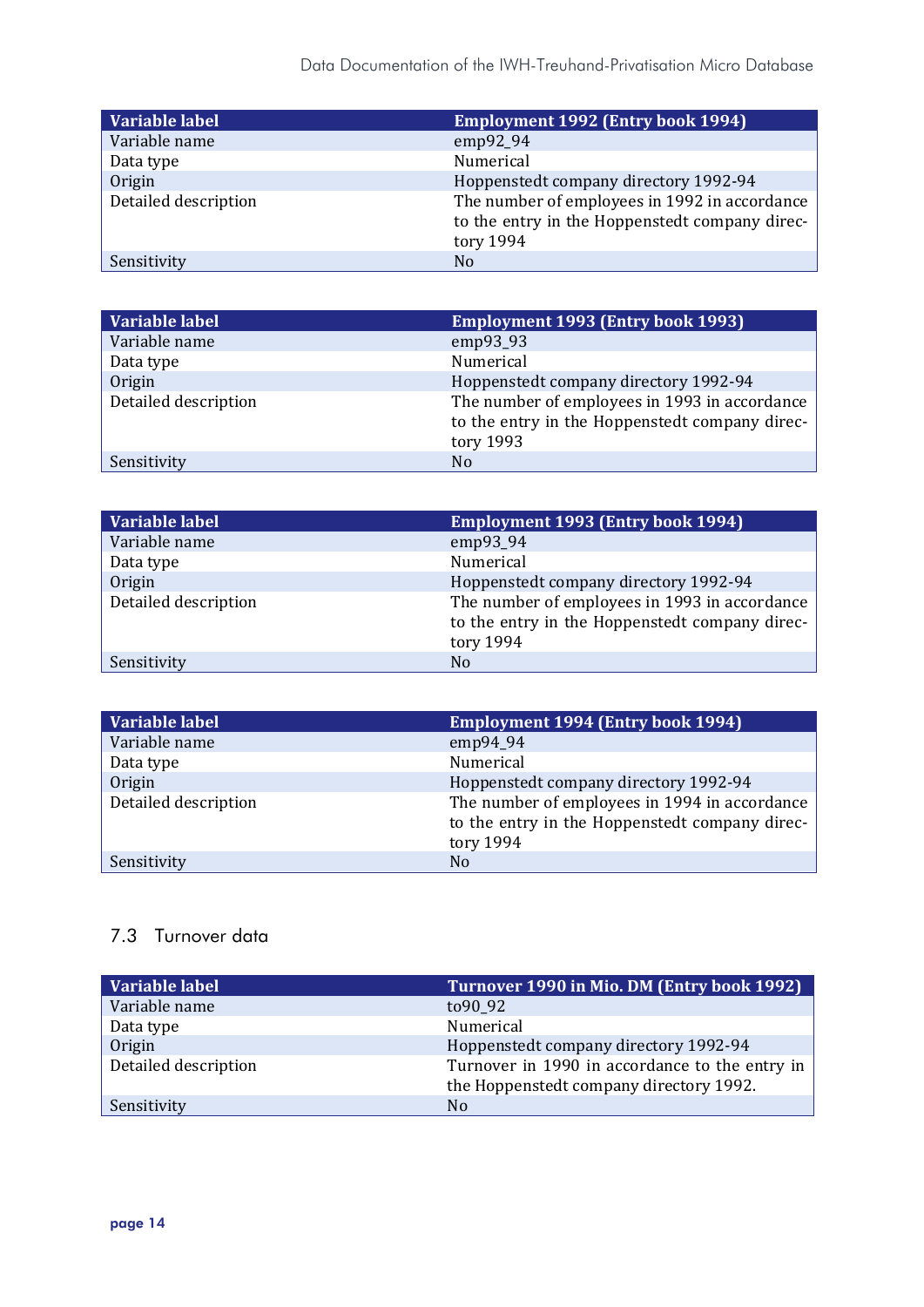| Variable label       | Turnover 1990 in Mio. DM (Entry book 1993)     |
|----------------------|------------------------------------------------|
| Variable name        | to90_93                                        |
| Data type            | Numerical                                      |
| Origin               | Hoppenstedt company directory 1992-94          |
| Detailed description | Turnover in 1990 in accordance to the entry in |
|                      | the Hoppenstedt company directory 1993.        |
| Sensitivity          | N <sub>o</sub>                                 |

| Variable label       | Turnover 1990 in Mio. DM (Entry book 1994)                                                |
|----------------------|-------------------------------------------------------------------------------------------|
| Variable name        | to90_94                                                                                   |
| Data type            | Numerical                                                                                 |
| Origin               | Hoppenstedt company directory 1992-94                                                     |
| Detailed description | Turnover in 1990 in accordance to the entry in<br>the Hoppenstedt company directory 1994. |
| Sensitivity          | N <sub>o</sub>                                                                            |

| Variable label       | Turnover 1991 in Mio. DM (Entry book 1992)     |
|----------------------|------------------------------------------------|
| Variable name        | to91_92                                        |
| Data type            | Numerical                                      |
| $\int$ Origin        | Hoppenstedt company directory 1992-94          |
| Detailed description | Turnover in 1991 in accordance to the entry in |
|                      | the Hoppenstedt company directory 1992.        |
| Sensitivity          | N <sub>0</sub>                                 |

| Variable label       | Turnover 1991 in Mio. DM (Entry book 1993)     |
|----------------------|------------------------------------------------|
| Variable name        | to91_93                                        |
| Data type            | Numerical                                      |
| Origin               | Hoppenstedt company directory 1992-94          |
| Detailed description | Turnover in 1991 in accordance to the entry in |
|                      | the Hoppenstedt company directory 1993.        |
| Sensitivity          | No                                             |

| Variable label       | Turnover 1991 in Mio. DM (Entry book 1994)     |
|----------------------|------------------------------------------------|
| Variable name        | to91_94                                        |
| Data type            | Numerical                                      |
| Origin               | Hoppenstedt company directory 1992-94          |
| Detailed description | Turnover in 1991 in accordance to the entry in |
|                      | the Hoppenstedt company directory 1994.        |
| Sensitivity          | No                                             |

| Variable label       | Turnover 1992 in Mio. DM (Entry book 1992)     |
|----------------------|------------------------------------------------|
| Variable name        | to92_92                                        |
| Data type            | Numerical                                      |
| Origin               | Hoppenstedt company directory 1992-94          |
| Detailed description | Turnover in 1992 in accordance to the entry in |
|                      | the Hoppenstedt company directory 1992.        |
| Sensitivity          | No                                             |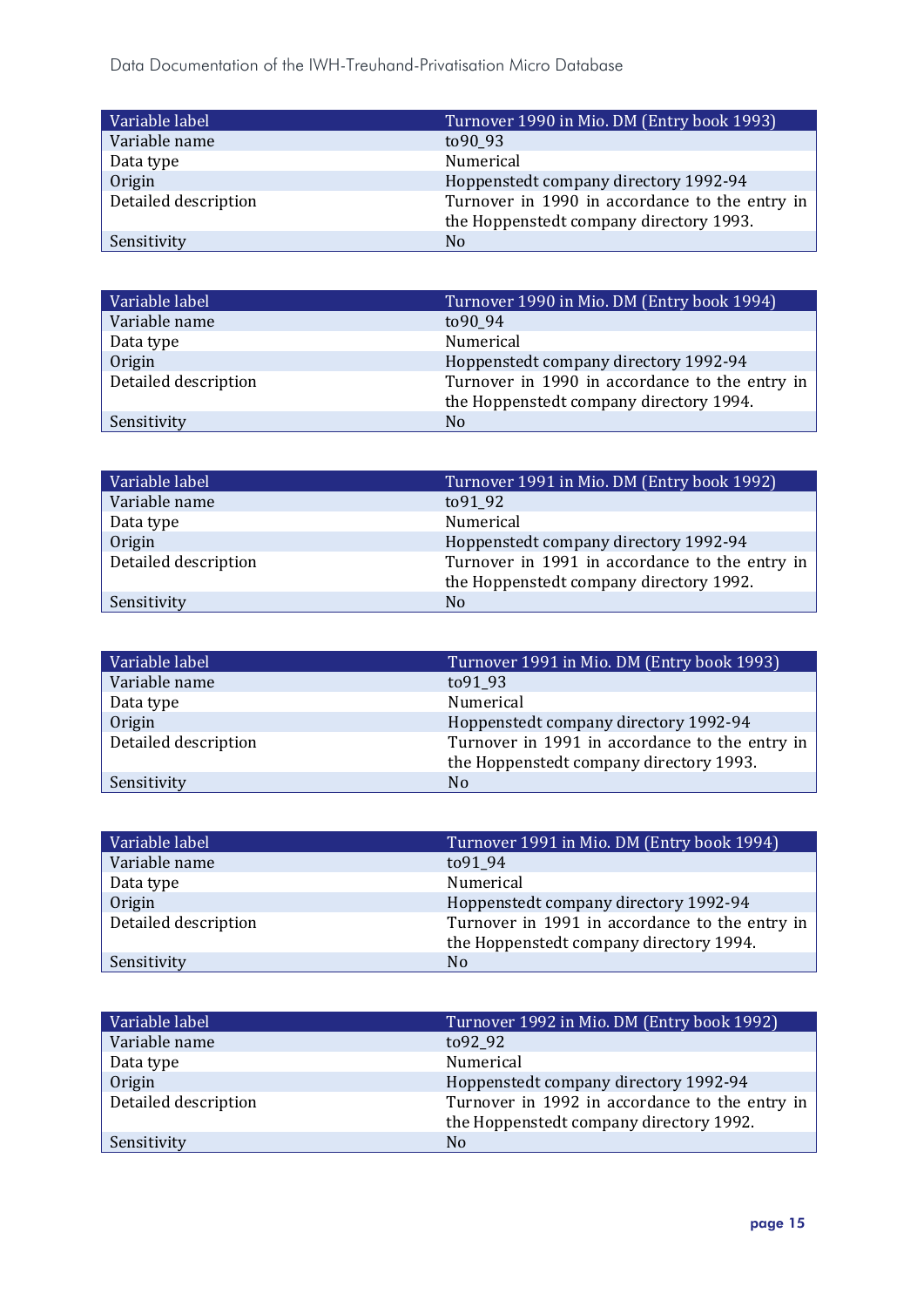| Variable label       | Turnover 1992 in Mio. DM (Entry book 1993)                                                |
|----------------------|-------------------------------------------------------------------------------------------|
| Variable name        | to92_93                                                                                   |
| Data type            | Numerical                                                                                 |
| Origin               | Hoppenstedt company directory 1992-94                                                     |
| Detailed description | Turnover in 1992 in accordance to the entry in<br>the Hoppenstedt company directory 1993. |
| Sensitivity          | N <sub>o</sub>                                                                            |

| Variable label       | Turnover 1992 in Mio. DM (Entry book 1994)                                                |
|----------------------|-------------------------------------------------------------------------------------------|
| Variable name        | to92 94                                                                                   |
| Data type            | Numerical                                                                                 |
| Origin               | Hoppenstedt company directory 1992-94                                                     |
| Detailed description | Turnover in 1992 in accordance to the entry in<br>the Hoppenstedt company directory 1994. |
| Sensitivity          | N <sub>0</sub>                                                                            |

| Variable label       | Turnover 1993 in Mio. DM (Entry book 1993)     |
|----------------------|------------------------------------------------|
| Variable name        | to93_93                                        |
| Data type            | Numerical                                      |
| $\int$ Origin        | Hoppenstedt company directory 1992-94          |
| Detailed description | Turnover in 1993 in accordance to the entry in |
|                      | the Hoppenstedt company directory 1993.        |
| Sensitivity          | No.                                            |

| Variable label       | Turnover 1993 in Mio. DM (Entry book 1994)     |
|----------------------|------------------------------------------------|
| Variable name        | to93_94                                        |
| Data type            | Numerical                                      |
| Origin               | Hoppenstedt company directory 1992-94          |
| Detailed description | Turnover in 1993 in accordance to the entry in |
|                      | the Hoppenstedt company directory 1994.        |
| Sensitivity          | No                                             |

| Variable label       | Turnover 1994 in Mio. DM (Entry book 1994).    |
|----------------------|------------------------------------------------|
| Variable name        | to94_94                                        |
| Data type            | Numerical                                      |
| Origin               | Hoppenstedt company directory 1992-94          |
| Detailed description | Turnover in 1994 in accordance to the entry in |
|                      | the Hoppenstedt company directory 1994.        |
| Sensitivity          | No                                             |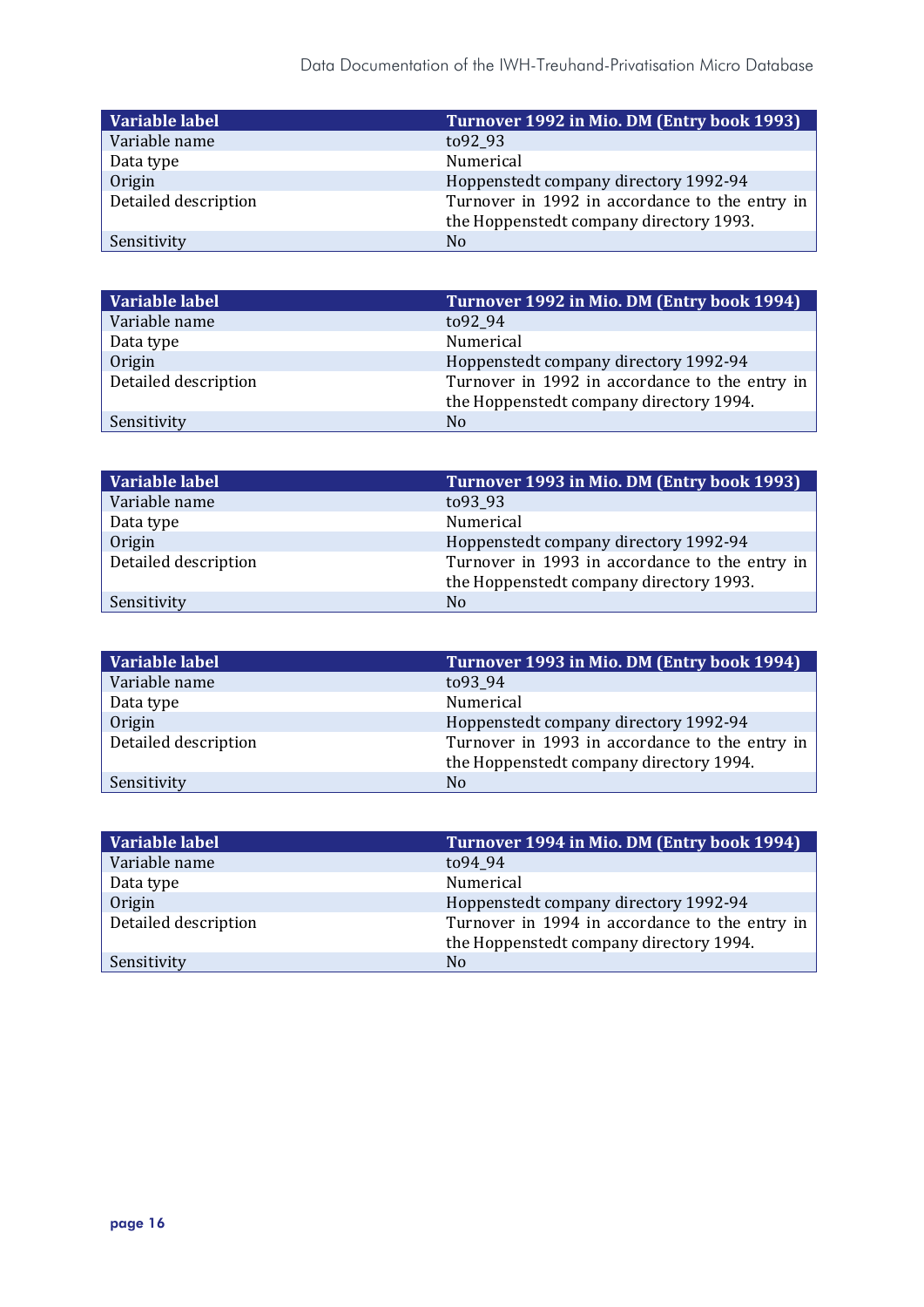# <span id="page-18-0"></span>7.4 Data 1991

| Variable label       | <b>Address 1991</b>                      |
|----------------------|------------------------------------------|
| Variable name        | address91                                |
| Data type            | <b>String</b>                            |
| Origin               | Official Treuhand company directory 1991 |
|                      | (THA91)                                  |
| Detailed description | Address of company in 1991               |
| Sensitivity          | $Yes*$                                   |

| Variable label       | <b>Location 1991</b>                                            |
|----------------------|-----------------------------------------------------------------|
| Variable name        | loc91                                                           |
| Data type            | <b>String</b>                                                   |
| Origin               | Official Treuhand company directory 1991<br>(THA91)             |
| Detailed description | Name of city/municipality in which company is<br>based in 1991. |
| Sensitivity          | No.                                                             |

| Variable label       | <b>Federal State1991</b>                                                    |
|----------------------|-----------------------------------------------------------------------------|
| Variable name        | land91                                                                      |
| Data type            | <b>String</b>                                                               |
| Origin               | <b>Official</b><br>Treuhand company directory<br>1991<br>(THA91)            |
| Detailed description | Name of federal state ( <i>Land</i> ) in which company<br>is based in 1991. |
| Sensitivity          | No.                                                                         |

| Variable label       | <b>Industry Hoppenstedt 1991</b>                                                                                           |
|----------------------|----------------------------------------------------------------------------------------------------------------------------|
| Variable name        | industry91                                                                                                                 |
| Data type            | <b>String</b>                                                                                                              |
| Origin               | Official Treuhand company directory 1991<br>(THA91)                                                                        |
| Detailed description | Name of industry the company is active in 1991<br>in accordance to Hoppenstedt classification<br>(German value labelling). |
| Sensitivity          | N <sub>0</sub>                                                                                                             |

| Variable label       | <b>Treuhand Branch 1991</b>                                                                                          |
|----------------------|----------------------------------------------------------------------------------------------------------------------|
| Variable name        | tha branch91                                                                                                         |
| Data type            | <b>String</b>                                                                                                        |
| Origin               | Official Treuhand company<br>directory 1991<br>(THA91)                                                               |
| Detailed description | Name of the Treuhand branch responsible for the<br>privatisation of the company in 1991 (German<br>value labelling). |
| Sensitivity          | No.                                                                                                                  |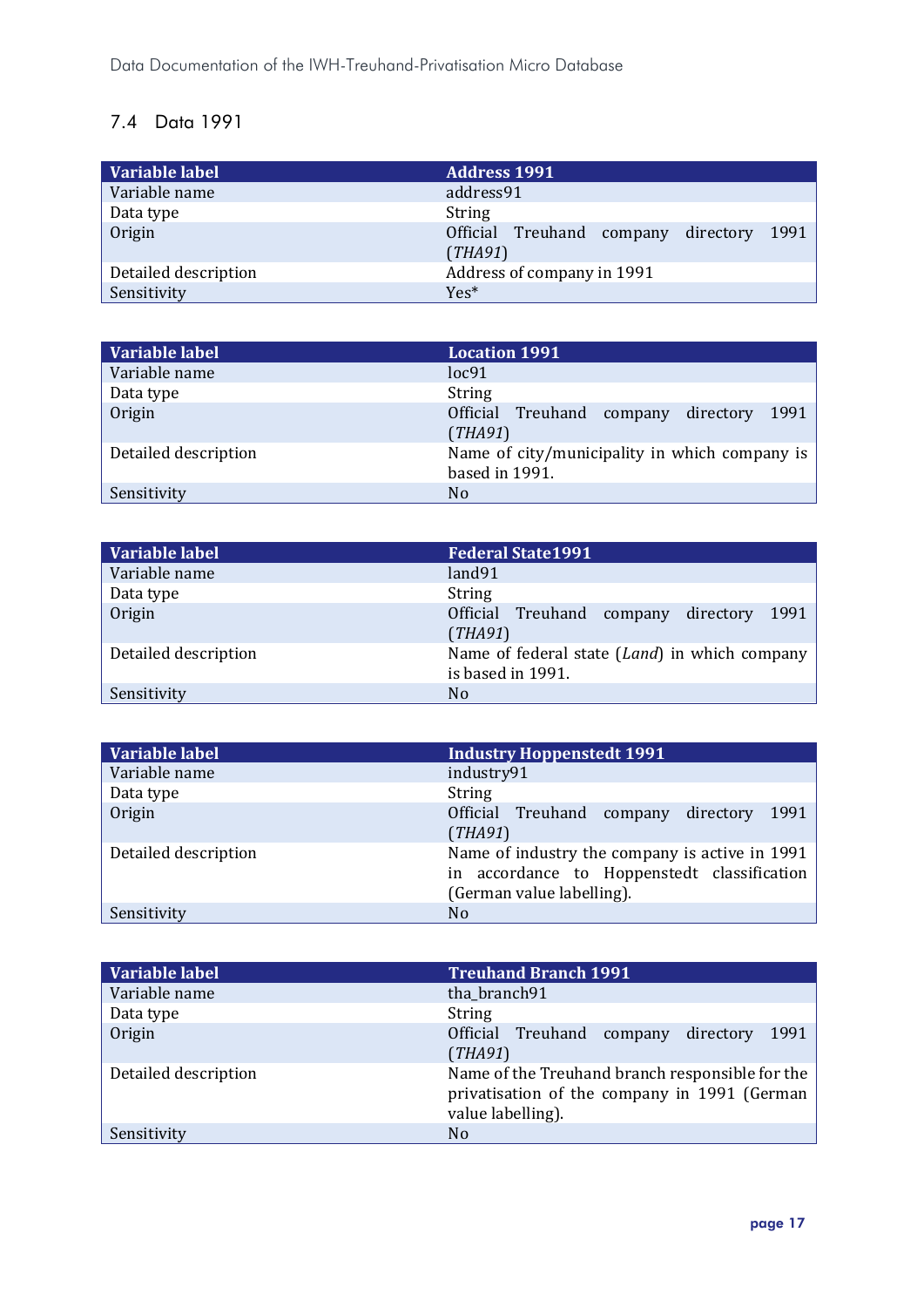# <span id="page-19-0"></span>7.5 Data 1992

| Variable label       | <b>Company name 1992</b>              |
|----------------------|---------------------------------------|
| Variable name        | compn92                               |
| Data type            | <b>String</b>                         |
| $\int$ Origin        | Hoppenstedt company directory 1992-94 |
| Detailed description | Name of the company in 1992.          |
| Sensitivity          | $Yes*$                                |

| Variable label       | <b>Address 1992</b>                |
|----------------------|------------------------------------|
| Variable name        | address92                          |
| Data type            | String                             |
| Origin               | Hoppenstedt company directory 1992 |
| Detailed description | Address of the company in 1992.    |
| Sensitivity          | $Yes*$                             |

| Variable label       | ZIP code 1992                                |
|----------------------|----------------------------------------------|
| Variable name        | zip92                                        |
| Data type            | Numerical                                    |
| Origin               | Hoppenstedt company directory 1992           |
| Detailed description | 4-digit zip code of company location in 1992 |
| Sensitivity          | N <sub>0</sub>                               |

| Variable label       | <b>Location 1992</b>                                            |
|----------------------|-----------------------------------------------------------------|
| Variable name        | loc92                                                           |
| Data type            | <b>String</b>                                                   |
| Origin               | Hoppenstedt company directory 1992                              |
| Detailed description | Name of city/municipality in which company<br>is based in 1992. |
| Sensitivity          | No.                                                             |

| Variable label       | <b>Year of foundation</b>          |
|----------------------|------------------------------------|
| Variable name        | est_year                           |
| Data type            | Numerical                          |
| Origin               | Hoppenstedt company directory 1992 |
| Detailed description | Year of foundation of company.     |
| Sensitivity          | No                                 |

| Variable label       | <b>Industry X Hoppenstedt 1992</b>                               |
|----------------------|------------------------------------------------------------------|
| Variable name        | industry92_X                                                     |
| Data type            | <b>String</b>                                                    |
| Origin               | Hoppenstedt company directory 1992                               |
| Detailed description | Industry $X$ (scale 1-10) in which company is<br>active in 1992. |
| Sensitivity          | No                                                               |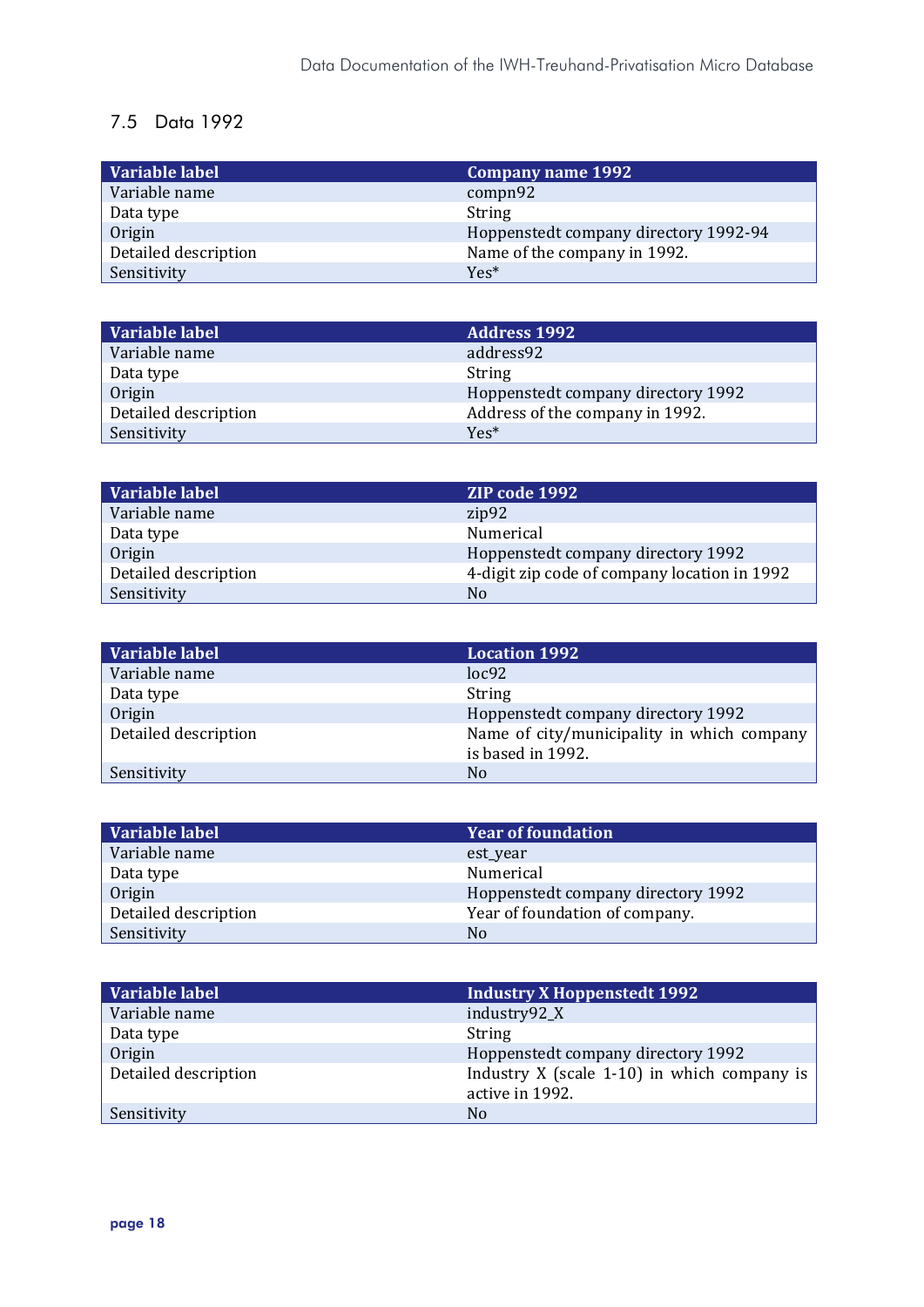| Variable label       | <b>Manager X Hoppenstedt 1992</b>         |
|----------------------|-------------------------------------------|
| Variable name        | manager92_X                               |
| Data type            | String                                    |
| Origin               | Hoppenstedt company directory 1992        |
| Detailed description | Manager X (scale 1-7) of company in 1992. |
| Sensitivity          | $Yes*$                                    |

| Variable label       | <b>Function manager X Hoppenstedt 1992</b>   |
|----------------------|----------------------------------------------|
| Variable name        | manager92_X_funct                            |
| Data type            | String                                       |
| Origin               | Hoppenstedt company directory 1992           |
| Detailed description | Function of Manager X (scale 1-6) of company |
|                      | in 1992.                                     |
| Sensitivity          | $Yes*$                                       |

| Variable label       | <b>Treuhand Branch 1992</b>                                                                                                                                  |
|----------------------|--------------------------------------------------------------------------------------------------------------------------------------------------------------|
| Variable name        | tha branch92                                                                                                                                                 |
| Data type            | <b>String</b>                                                                                                                                                |
| Origin               | Hoppenstedt company directory 1992                                                                                                                           |
| Detailed description | Name of the Treuhand branch responsible for<br>the privatisation of the company in 1992 if not<br>yet privatised or closed-down (German value<br>labelling). |
| Sensitivity          | N <sub>0</sub>                                                                                                                                               |

### <span id="page-20-0"></span>7.6 Data 1993

| Variable label       | <b>Company name 1993</b>           |
|----------------------|------------------------------------|
| Variable name        | compn93                            |
| Data type            | <b>String</b>                      |
| $\int$ Origin        | Hoppenstedt company directory 1993 |
| Detailed description | Name of the company in 1993.       |
| Sensitivity          | $Yes*$                             |

| Variable label       | <b>Address 1993</b>                |
|----------------------|------------------------------------|
| Variable name        | address93                          |
| Data type            | <b>String</b>                      |
| Origin               | Hoppenstedt company directory 1993 |
| Detailed description | Address of the company in 1993.    |
| Sensitivity          | $Yes*$                             |

| Variable label       | ZIP code 1993                                |
|----------------------|----------------------------------------------|
| Variable name        | zip93                                        |
| Data type            | Numerical                                    |
| Origin               | Hoppenstedt company directory 1993           |
| Detailed description | 5-digit zip code of company location in 1993 |
| Sensitivity          | N <sub>0</sub>                               |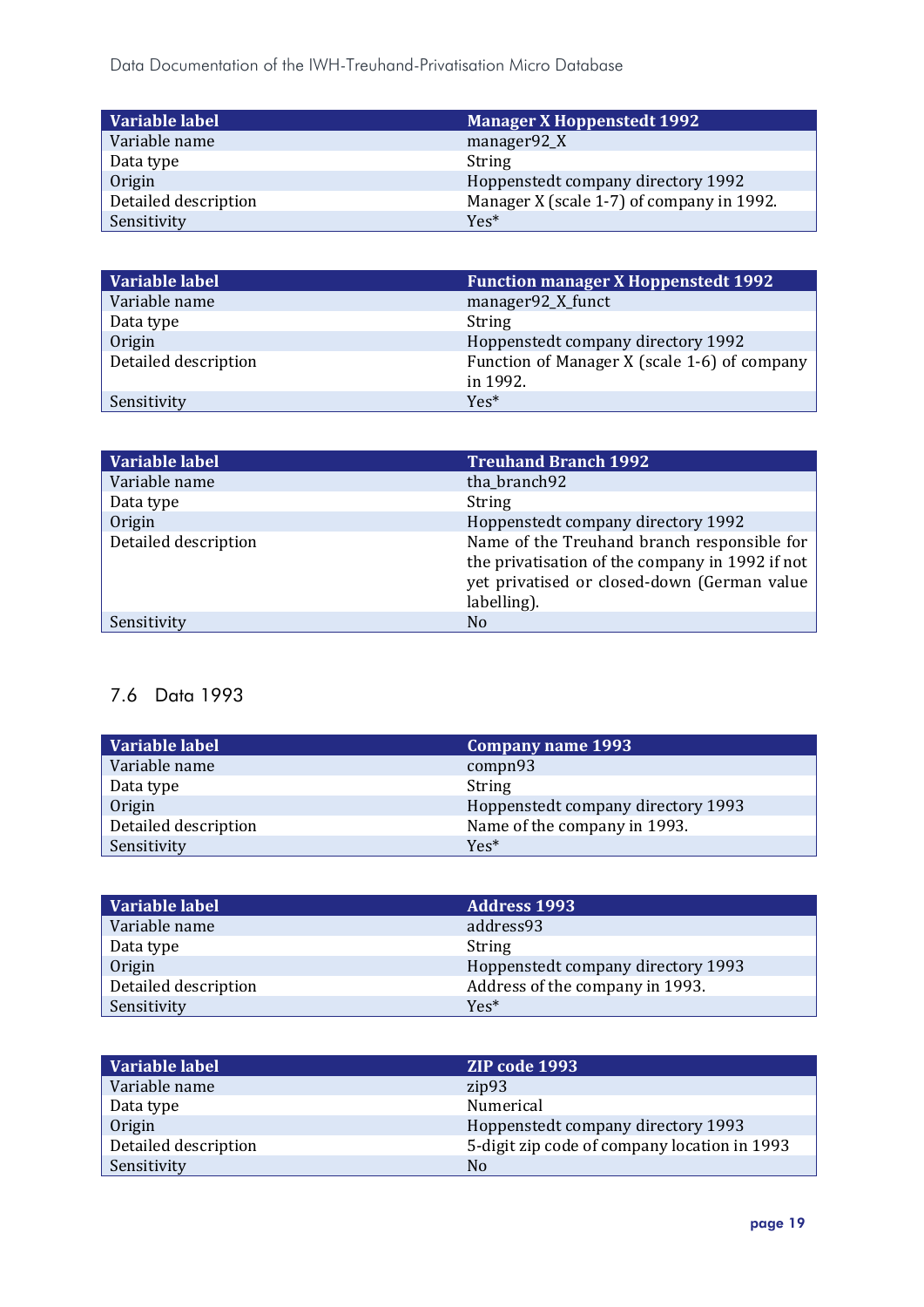| Variable label       | <b>Location 1993</b>                                            |
|----------------------|-----------------------------------------------------------------|
| Variable name        | loc93                                                           |
| Data type            | <b>String</b>                                                   |
| Origin               | Hoppenstedt company directory 1993                              |
| Detailed description | Name of city/municipality in which company<br>is based in 1993. |
| Sensitivity          | No.                                                             |

| Variable label       | <b>Industry X Hoppenstedt 1993</b>                              |
|----------------------|-----------------------------------------------------------------|
| Variable name        | industry93_X                                                    |
| Data type            | <b>String</b>                                                   |
| Origin               | Hoppenstedt company directory 1993                              |
| Detailed description | Industry $X$ (scale 1-6) in which company is<br>active in 1993. |
| Sensitivity          | No.                                                             |

| Variable label       | <b>Manager X Hoppenstedt 1993</b>         |
|----------------------|-------------------------------------------|
| Variable name        | manager93 <sub>_</sub> X                  |
| Data type            | String                                    |
| Origin               | Hoppenstedt company directory 1993        |
| Detailed description | Manager X (scale 1-7) of company in 1993. |
| Sensitivity          | $Yes*$                                    |

| Variable label       | <b>Function manager X Hoppenstedt 1993</b>   |
|----------------------|----------------------------------------------|
| Variable name        | manager93_X_funct                            |
| Data type            | <b>String</b>                                |
| Origin               | Hoppenstedt company directory 1993           |
| Detailed description | Function of Manager X (scale 1-7) of company |
|                      | in 1993.                                     |
| Sensitivity          | $Yes*$                                       |

| Variable label       | <b>Treuhand Branch 1993</b>                                                                                                                                  |
|----------------------|--------------------------------------------------------------------------------------------------------------------------------------------------------------|
| Variable name        | tha branch93                                                                                                                                                 |
| Data type            | <b>String</b>                                                                                                                                                |
| Origin               | Hoppenstedt company directory 1993                                                                                                                           |
| Detailed description | Name of the Treuhand branch responsible for<br>the privatisation of the company in 1993 if not<br>yet privatised or closed-down (German value<br>labelling). |
| Sensitivity          | No.                                                                                                                                                          |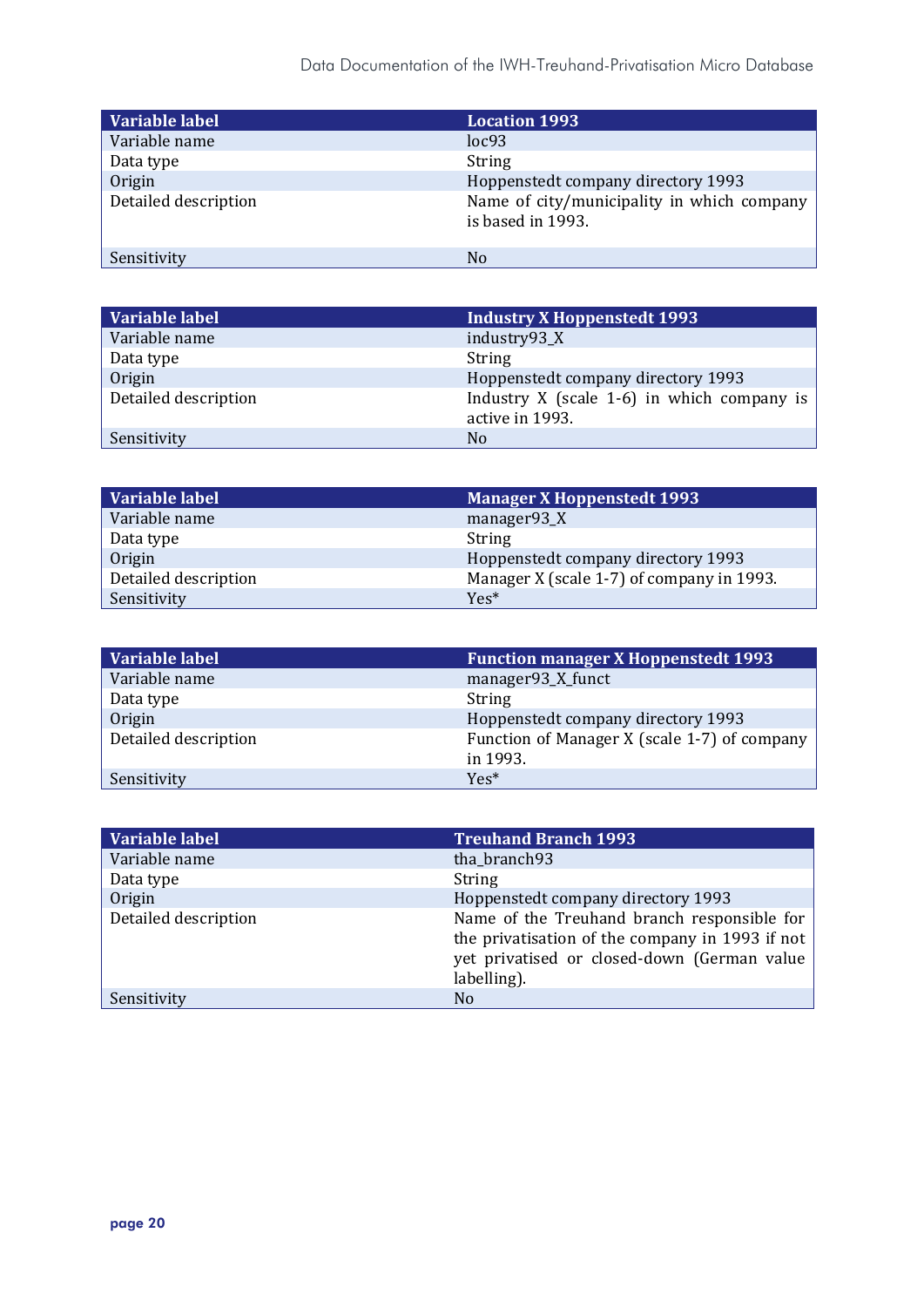# <span id="page-22-0"></span>7.7 Data 1994

| Variable label       | <b>Company name 1994</b>           |
|----------------------|------------------------------------|
| Variable name        | compn94                            |
| Data type            | <b>String</b>                      |
| Origin               | Hoppenstedt company directory 1994 |
| Detailed description | Name of the company in 1994.       |
| Sensitivity          | $Yes*$                             |

| Variable label       | <b>Address 1994</b>                |
|----------------------|------------------------------------|
| Variable name        | address94                          |
| Data type            | <b>String</b>                      |
| Origin               | Hoppenstedt company directory 1994 |
| Detailed description | Address of the company in 1994.    |
| Sensitivity          | $Yes*$                             |

| Variable label       | ZIP code 1994                                |
|----------------------|----------------------------------------------|
| Variable name        | zip94                                        |
| Data type            | Numerical                                    |
| Origin               | Hoppenstedt company directory 1994           |
| Detailed description | 5-digit zip code of company location in 1994 |
| Sensitivity          | N <sub>0</sub>                               |

| Variable label       | <b>Location 1994</b>                       |
|----------------------|--------------------------------------------|
| Variable name        | loc94                                      |
| Data type            | <b>String</b>                              |
| Origin               | Hoppenstedt company directory 1994         |
| Detailed description | Name of city/municipality in which company |
|                      | is based in 1994.                          |
| Sensitivity          | No.                                        |

| Variable label       | <b>Industry X Hoppenstedt 1994</b>                              |
|----------------------|-----------------------------------------------------------------|
| Variable name        | industry94_X                                                    |
| Data type            | <b>String</b>                                                   |
| Origin               | Hoppenstedt company directory 1994                              |
| Detailed description | Industry $X$ (scale 1-5) in which company is<br>active in 1994. |
| Sensitivity          | No                                                              |

| Variable label       | <b>Manager X Hoppenstedt 1994</b>         |
|----------------------|-------------------------------------------|
| Variable name        | manager94_X                               |
| Data type            | <b>String</b>                             |
| Origin               | Hoppenstedt company directory 1994        |
| Detailed description | Manager X (scale 1-6) of company in 1994. |
| Sensitivity          | $Yes*$                                    |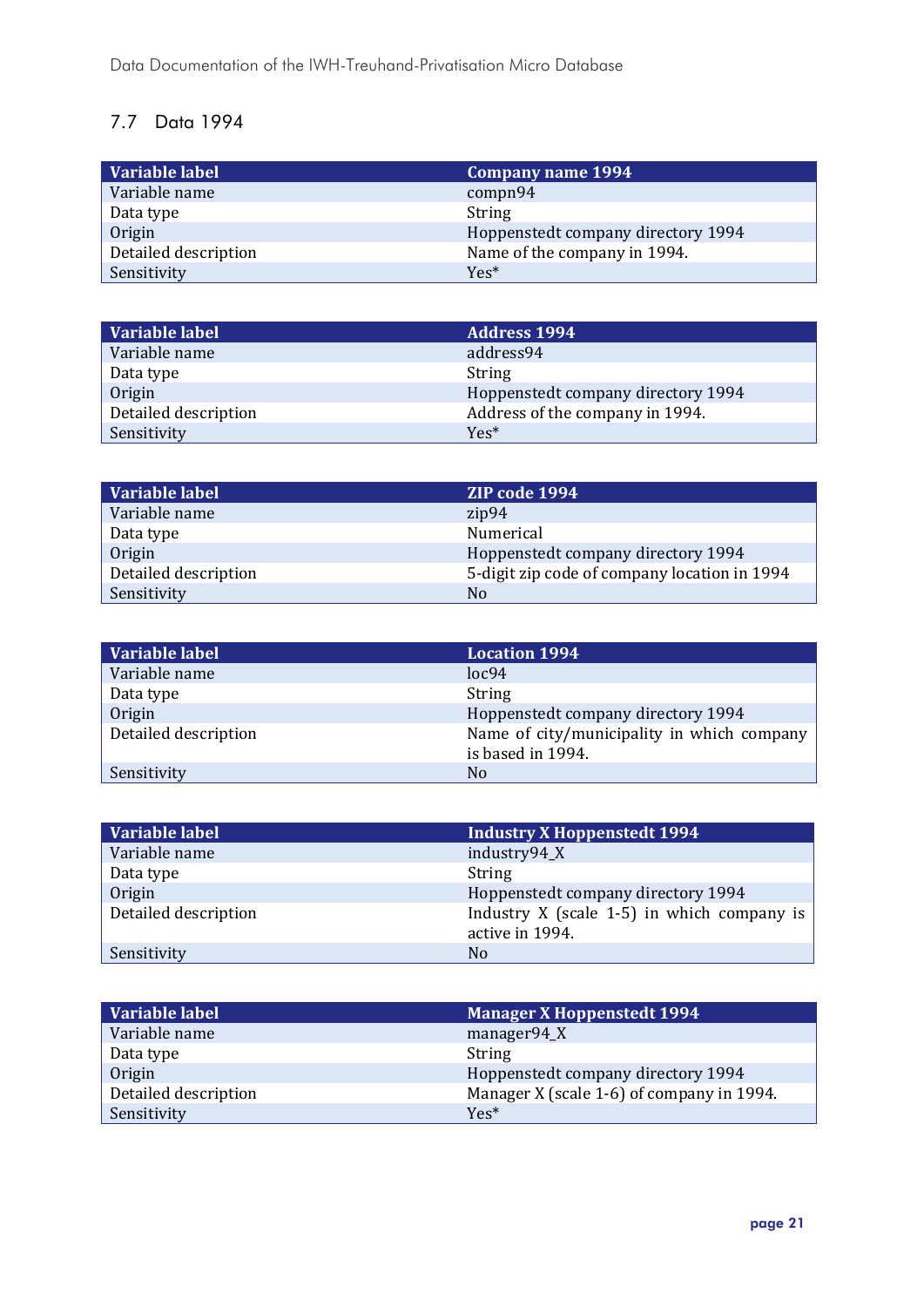| Variable label       | <b>Function manager X Hoppenstedt 1994</b>   |
|----------------------|----------------------------------------------|
| Variable name        | manager94_X_funct                            |
| Data type            | String                                       |
| Origin               | Hoppenstedt company directory 1994           |
| Detailed description | Function of Manager X (scale 1-6) of company |
|                      | in 1994.                                     |
| Sensitivity          | Yes <sup>*</sup>                             |

# <span id="page-23-0"></span>7.8 Status of disappearing companies

# <span id="page-23-1"></span>7.8.1 1992

| <b>Variable label</b> | Market exit (e.g., insolvency) of company in<br>status year (missing in Hoppenstedt since)<br>1992)                                                                                                                                                                                   |
|-----------------------|---------------------------------------------------------------------------------------------------------------------------------------------------------------------------------------------------------------------------------------------------------------------------------------|
| Variable name         | exit <sub>92</sub>                                                                                                                                                                                                                                                                    |
| Data type             | <b>Binary</b>                                                                                                                                                                                                                                                                         |
| Origin                | Generated                                                                                                                                                                                                                                                                             |
| Detailed description  | Indicating whether a company that was listed<br>in the official Treuhand company directory in<br>1991 but not in the Hoppenstedt company<br>directories 1992-94 exited the market be-<br>tween 1991-94 (see status_year92). The in-<br>formation is based on an open internet search. |
| Sensitivity           | N <sub>0</sub>                                                                                                                                                                                                                                                                        |

| <b>Variable label</b> | Takeover of company in status year (miss-<br>ing in Hoppenstedt since 1992)                                                                                                                                                                                                                              |
|-----------------------|----------------------------------------------------------------------------------------------------------------------------------------------------------------------------------------------------------------------------------------------------------------------------------------------------------|
| Variable name         | takeover92                                                                                                                                                                                                                                                                                               |
| Data type             | <b>Binary</b>                                                                                                                                                                                                                                                                                            |
| Origin                | Generated                                                                                                                                                                                                                                                                                                |
| Detailed description  | Indicating whether a company that was listed<br>in the official Treuhand company directory in<br>1991 but not in the Hoppenstedt company<br>directories 1992-94 was taken over by anoth-<br>er company between 1991-94 (see sta-<br>tus_year92). The information is based on an<br>open internet search. |
| Sensitivity           | N <sub>0</sub>                                                                                                                                                                                                                                                                                           |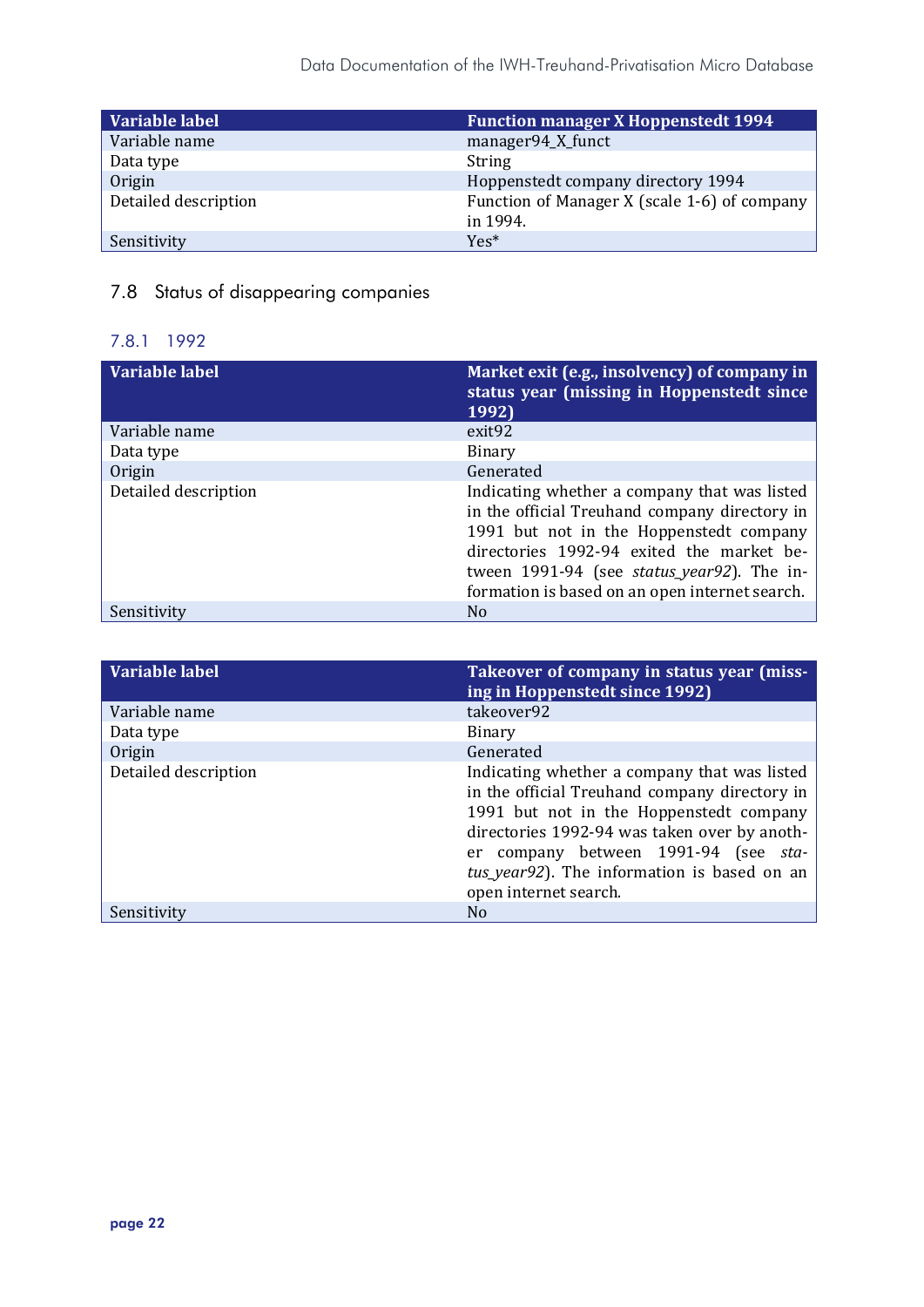| <b>Variable label</b> | Restart after closure (missing in Hoppen-<br>stedt since 1992)                                                                                                                                                                                                                                                                                                                               |
|-----------------------|----------------------------------------------------------------------------------------------------------------------------------------------------------------------------------------------------------------------------------------------------------------------------------------------------------------------------------------------------------------------------------------------|
| Variable name         | restart92                                                                                                                                                                                                                                                                                                                                                                                    |
| Data type             | <b>Binary</b>                                                                                                                                                                                                                                                                                                                                                                                |
| Origin                | Generated                                                                                                                                                                                                                                                                                                                                                                                    |
| Detailed description  | Indicating whether a company that was listed<br>in the official Treuhand company directory in<br>1991 but not in the Hoppenstedt company<br>directories 1992-94 was restarted after being<br>closed down between 1991-94 (see sta-<br>tus_year92). The information is based on an<br>open internet search. It was not possible in<br>most cases to exactly determine the year of<br>restart. |
| Sensitivity           | No.                                                                                                                                                                                                                                                                                                                                                                                          |

| Variable label       | Unclear status (missing in Hoppenstedt<br>since 1992)                                                                                                                                                                                                                                    |
|----------------------|------------------------------------------------------------------------------------------------------------------------------------------------------------------------------------------------------------------------------------------------------------------------------------------|
| Variable name        | unsolved92                                                                                                                                                                                                                                                                               |
| Data type            | <b>Binary</b>                                                                                                                                                                                                                                                                            |
| Origin               | Generated                                                                                                                                                                                                                                                                                |
| Detailed description | Indicating whether it was not possible to clari-<br>fy why a company that was listed in the official<br>Treuhand company directory in 1991 but not<br>in the Hoppenstedt company directories 1992-<br>94 was not listed anymore. The information is<br>based on an open internet search. |
| Sensitivity          | N <sub>0</sub>                                                                                                                                                                                                                                                                           |

| <b>Variable label</b> | Status year (if company is no longer listed<br>in Hoppenstedt since 1992)                                                                                                                                                                                          |
|-----------------------|--------------------------------------------------------------------------------------------------------------------------------------------------------------------------------------------------------------------------------------------------------------------|
| Variable name         | status_year92                                                                                                                                                                                                                                                      |
| Data type             | Numerical                                                                                                                                                                                                                                                          |
| Origin                | Generated                                                                                                                                                                                                                                                          |
| Detailed description  | Indicating the year, a market exit or takeover<br>took place if a company was listed in the offi-<br>cial Treuhand company directory in 1991 but<br>not in the Hoppenstedt company directories<br>1992-94. The information is based on an open<br>internet search. |
| Sensitivity           | N <sub>0</sub>                                                                                                                                                                                                                                                     |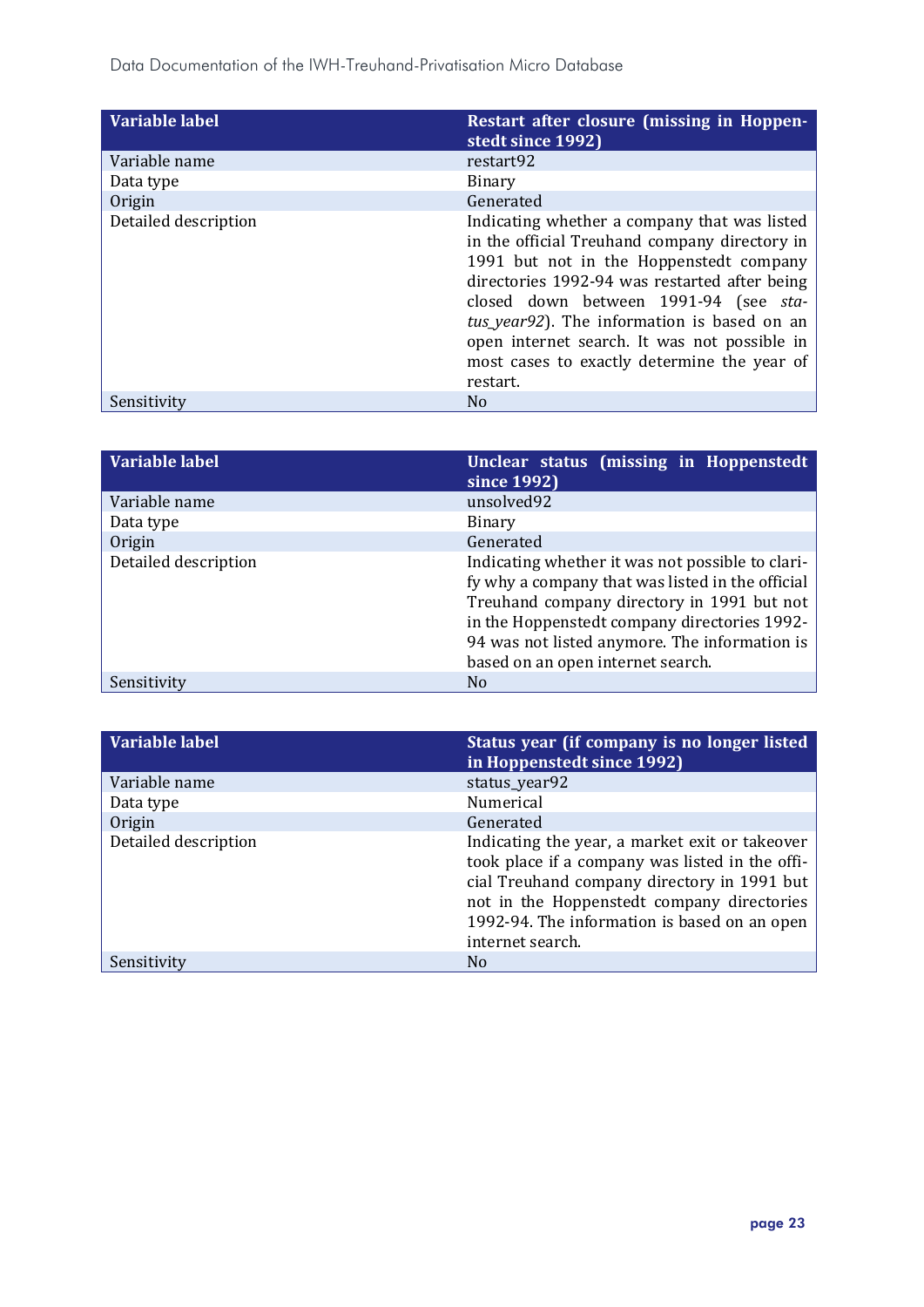| <b>Variable label</b> | Final status in ISUD database (if company<br>is no longer listed in Hoppenstedt since<br>1992)                                                                                                                                           |
|-----------------------|------------------------------------------------------------------------------------------------------------------------------------------------------------------------------------------------------------------------------------------|
| Variable name         | tha_status92                                                                                                                                                                                                                             |
| Data type             | <b>String</b>                                                                                                                                                                                                                            |
| Origin                | Treuhand documentation 1990-94 (THA_DOK)                                                                                                                                                                                                 |
| Detailed description  | Indicating the final status in the ISUD database<br>of the Treuhand. Information is provided if a<br>company was listed in the official Treuhand<br>company directory in 1991 but not in the<br>Hoppenstedt company directories 1992-94. |
| Sensitivity           | N <sub>0</sub>                                                                                                                                                                                                                           |

| <b>Variable label</b> | <b>Company not listed 1992</b>                   |
|-----------------------|--------------------------------------------------|
| Variable name         | N <sub>0</sub> 92                                |
| Data type             | <b>Binary</b>                                    |
| Origin                | Hoppenstedt company directory 1992-94            |
| Detailed description  | Indicating whether a company that was listed     |
|                       | in the official Treuhand company directory in    |
|                       | 1991 and the Hoppenstedt company directo-        |
|                       | ries of 1993 or 1994 but not in the directory of |
|                       | 1992.                                            |
| Sensitivity           | No.                                              |

| Variable label       | <b>Company survived 1992</b>                                                |
|----------------------|-----------------------------------------------------------------------------|
| Variable name        | survived92                                                                  |
| Data type            | <b>String</b>                                                               |
| Origin               | Generated                                                                   |
| Detailed description | Indicating whether a company was active and<br>listed in Hopp92_94 in 1992. |
| Sensitivity          | N <sub>0</sub>                                                              |

#### <span id="page-25-0"></span>7.8.2 1993

| <b>Variable label</b> | Market exit (e.g., insolvency) of company in<br>status year (missing in Hoppenstedt since<br>1993)                                                                                                                                                                                                               |
|-----------------------|------------------------------------------------------------------------------------------------------------------------------------------------------------------------------------------------------------------------------------------------------------------------------------------------------------------|
| Variable name         | exit <sub>93</sub>                                                                                                                                                                                                                                                                                               |
| Data type             | Binary                                                                                                                                                                                                                                                                                                           |
| Origin                | Generated                                                                                                                                                                                                                                                                                                        |
| Detailed description  | Indicating whether a company that was listed<br>in the official Treuhand company directory in<br>1991 and the Hoppenstedt company directory<br>of 1992 but not in the directories 1993-94<br>exited the market between 1991-94 (see sta-<br>tus_year93). The information is based on an<br>open internet search. |
| Sensitivity           | N <sub>0</sub>                                                                                                                                                                                                                                                                                                   |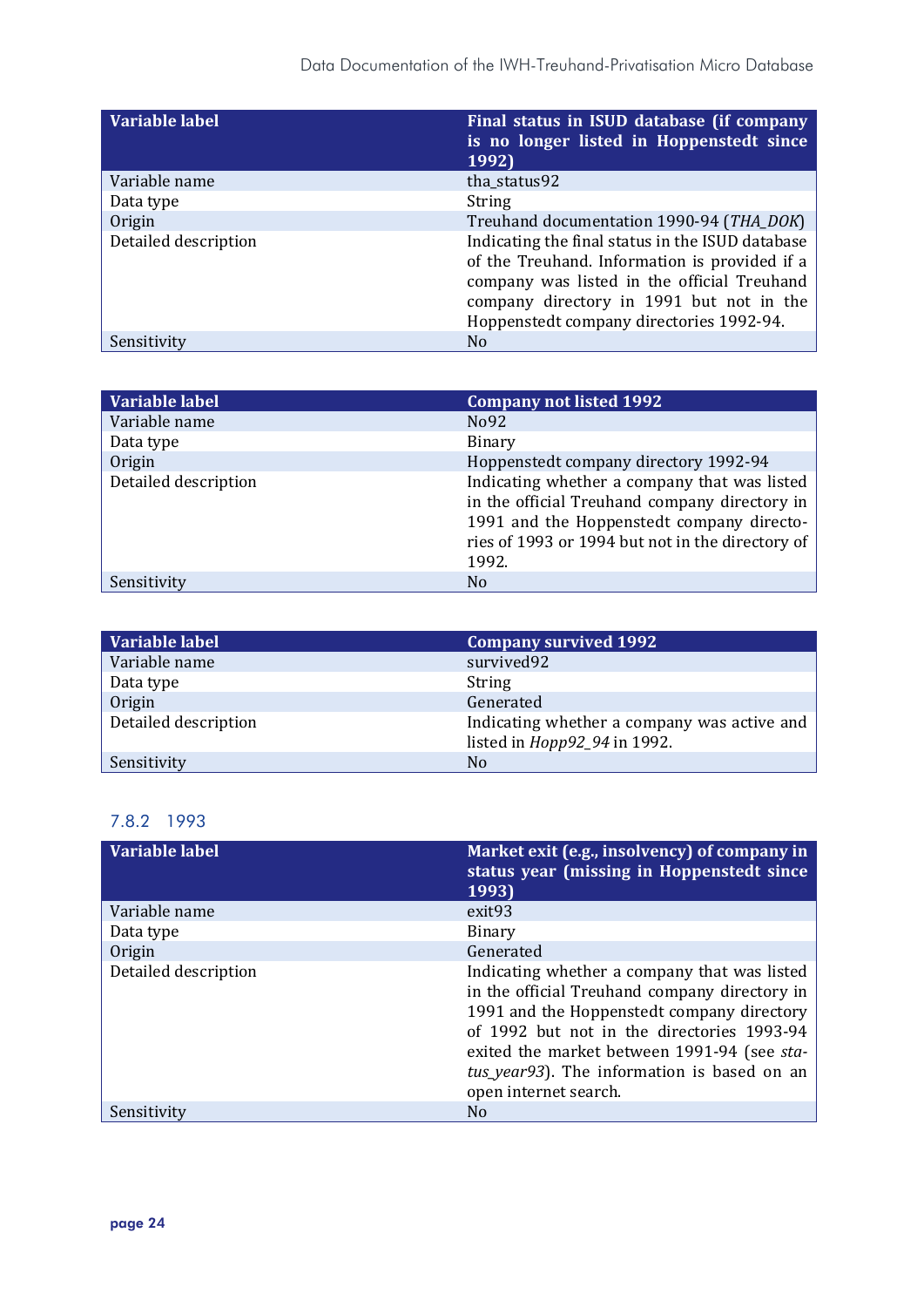| Variable label       | Takeover of company in status year (miss-<br>ing in Hoppenstedt since 1993)                                                                                                                                                                                                                                                    |
|----------------------|--------------------------------------------------------------------------------------------------------------------------------------------------------------------------------------------------------------------------------------------------------------------------------------------------------------------------------|
| Variable name        | takeover93                                                                                                                                                                                                                                                                                                                     |
| Data type            | <b>Binary</b>                                                                                                                                                                                                                                                                                                                  |
| Origin               | Generated                                                                                                                                                                                                                                                                                                                      |
| Detailed description | Indicating whether a company that was listed<br>in the official Treuhand company directory in<br>1991 and the Hoppenstedt company directory<br>of 1992 but not in the directories 1993-94 was<br>taken over by another company between<br>1991-94 (see status_year93). The information<br>is based on an open internet search. |
| Sensitivity          | N <sub>0</sub>                                                                                                                                                                                                                                                                                                                 |

| <b>Variable label</b> | Restart after closure (missing in Hoppen-<br>stedt since 1993)                                                                                                                                                                                                                                                                                                                                                       |
|-----------------------|----------------------------------------------------------------------------------------------------------------------------------------------------------------------------------------------------------------------------------------------------------------------------------------------------------------------------------------------------------------------------------------------------------------------|
| Variable name         | restart93                                                                                                                                                                                                                                                                                                                                                                                                            |
| Data type             | <b>Binary</b>                                                                                                                                                                                                                                                                                                                                                                                                        |
| Origin                | Generated                                                                                                                                                                                                                                                                                                                                                                                                            |
| Detailed description  | Indicating whether a company that was listed<br>in the official Treuhand company directory in<br>1991 and the Hoppenstedt company directory<br>of 1992 but not in the directories 1993-94 was<br>restarted after being closed down between<br>1991-94 (see status_year93). The information<br>is based on an open internet search. It was not<br>possible in most cases to exactly determine<br>the year of restart. |
| Sensitivity           | N <sub>0</sub>                                                                                                                                                                                                                                                                                                                                                                                                       |

| <b>Variable label</b> | Unclear status (missing in Hoppenstedt<br>since 1993)                                                                                                                                                                                                                                                                |
|-----------------------|----------------------------------------------------------------------------------------------------------------------------------------------------------------------------------------------------------------------------------------------------------------------------------------------------------------------|
| Variable name         | unsolved93                                                                                                                                                                                                                                                                                                           |
| Data type             | Binary                                                                                                                                                                                                                                                                                                               |
| Origin                | Generated                                                                                                                                                                                                                                                                                                            |
| Detailed description  | Indicating whether it was not possible to clari-<br>fy why a company that was listed in the official<br>Treuhand company directory in 1991 and in<br>the Hoppenstedt company directory 1992 but<br>not in the directories 1993-94 was not listed<br>anymore. The information is based on an open<br>internet search. |
| Sensitivity           | N <sub>0</sub>                                                                                                                                                                                                                                                                                                       |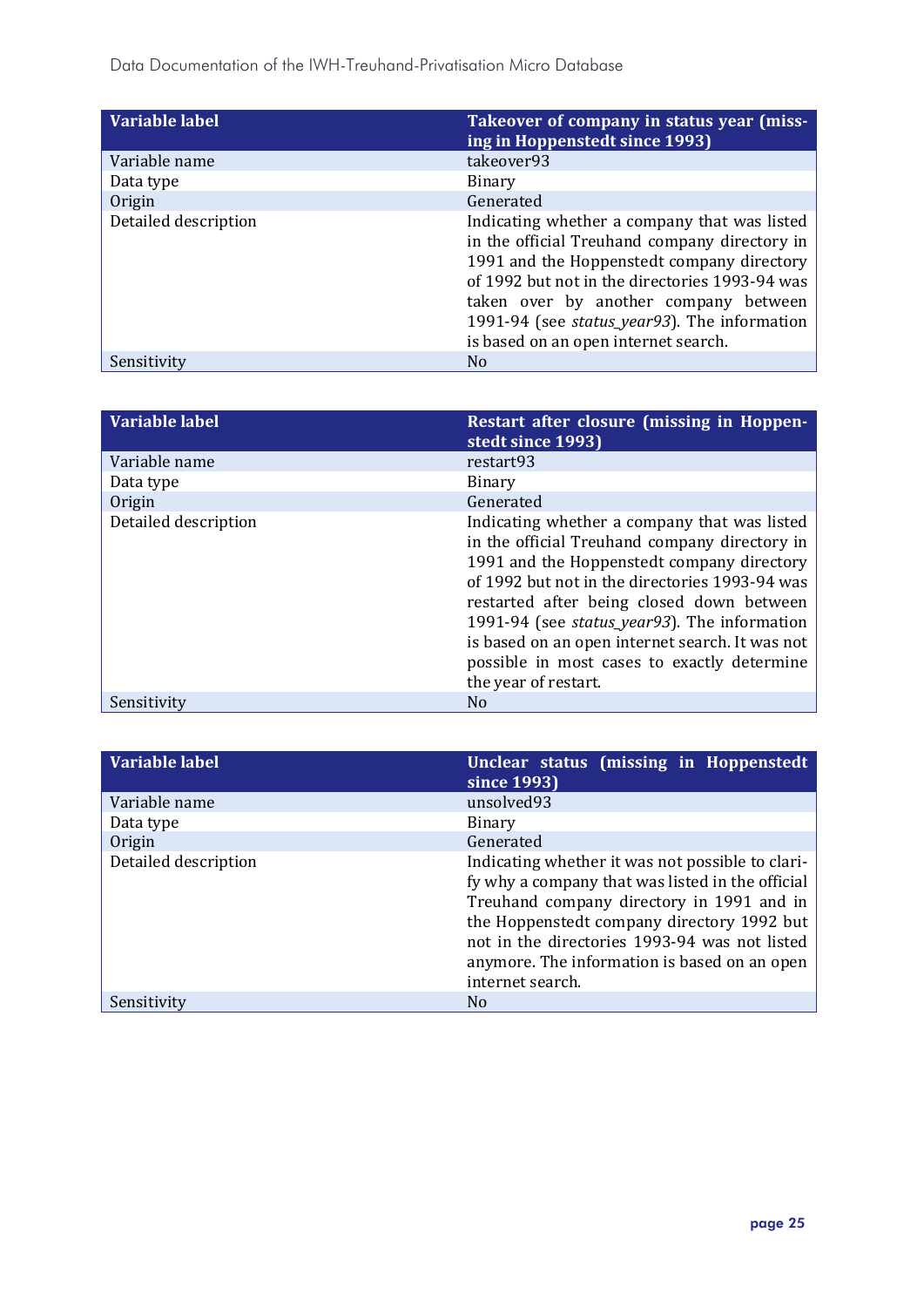| <b>Variable label</b> | Status year (if company is no longer listed<br>in Hoppenstedt since 1993)                                                                                                                                                                                                                   |
|-----------------------|---------------------------------------------------------------------------------------------------------------------------------------------------------------------------------------------------------------------------------------------------------------------------------------------|
| Variable name         | status_year93                                                                                                                                                                                                                                                                               |
| Data type             | Numerical                                                                                                                                                                                                                                                                                   |
| Origin                | Generated                                                                                                                                                                                                                                                                                   |
| Detailed description  | Indicating the year, a market exit or takeover<br>took place if a company was listed in the offi-<br>cial Treuhand company directory in 1991 and<br>the Hoppenstedt company directory 1992 but<br>not in the directories 1993-94. The infor-<br>mation is based on an open internet search. |
| Sensitivity           | No.                                                                                                                                                                                                                                                                                         |

| Variable label       | Final status in ISUD database (if company<br>is no longer listed in Hoppenstedt since<br>1993)                                                                                                                                                                       |
|----------------------|----------------------------------------------------------------------------------------------------------------------------------------------------------------------------------------------------------------------------------------------------------------------|
| Variable name        | tha_status93                                                                                                                                                                                                                                                         |
| Data type            | <b>String</b>                                                                                                                                                                                                                                                        |
| Origin               | Treuhand documentation 1990-94                                                                                                                                                                                                                                       |
| Detailed description | Indicating the final status in the ISUD database<br>of the Treuhand. Information is provided if a<br>company was listed in the official Treuhand<br>company directory in 1991 and the Hoppen-<br>stedt company directory 1992 but not in the<br>directories 1993-94. |
| Sensitivity          | N <sub>0</sub>                                                                                                                                                                                                                                                       |

| Variable label       | <b>Company not listed 1993</b>                                                                                                                                                                          |
|----------------------|---------------------------------------------------------------------------------------------------------------------------------------------------------------------------------------------------------|
| Variable name        | N <sub>0</sub> 93                                                                                                                                                                                       |
| Data type            | <b>Binary</b>                                                                                                                                                                                           |
| Origin               | Hoppenstedt company directory 1992-94                                                                                                                                                                   |
| Detailed description | Indicating whether a company that was listed<br>in the official Treuhand company directory in<br>1991 and the Hoppenstedt company directo-<br>ries of 1992 or 1994 but not in the directory of<br>1993. |
| Sensitivity          | No.                                                                                                                                                                                                     |

<span id="page-27-0"></span>

| Variable label       | <b>Company survived 1993</b>                                                |
|----------------------|-----------------------------------------------------------------------------|
| Variable name        | survived93                                                                  |
| Data type            | <b>String</b>                                                               |
| Origin               | Generated                                                                   |
| Detailed description | Indicating whether a company was active and<br>listed in Hopp92_94 in 1992. |
| Sensitivity          | No                                                                          |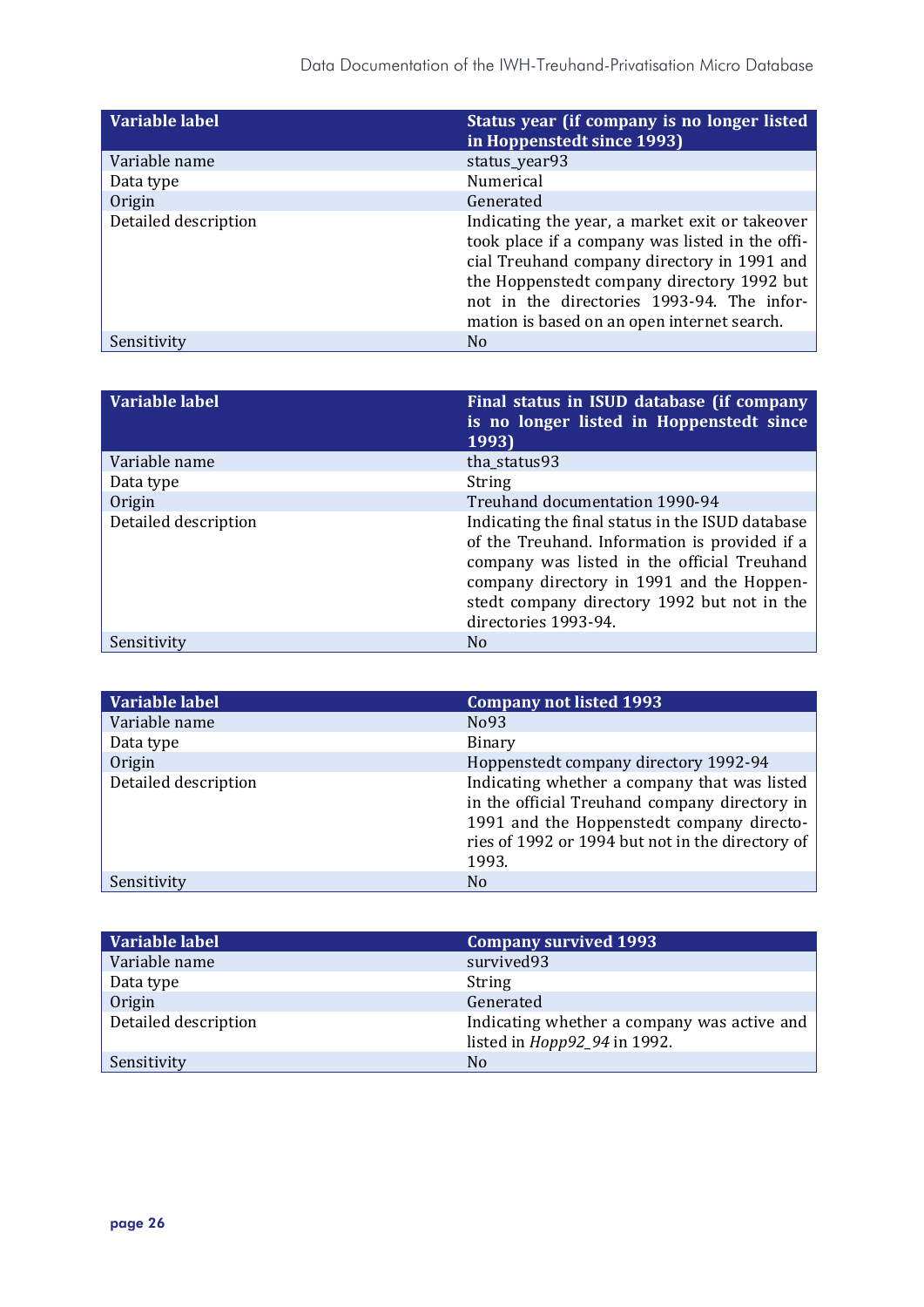### 7.8.3 1994

| <b>Variable label</b> | Market exit (e.g., insolvency) of company in<br>status year (missing in Hoppenstedt since<br>1994)                                                                                                                                                                                                                  |
|-----------------------|---------------------------------------------------------------------------------------------------------------------------------------------------------------------------------------------------------------------------------------------------------------------------------------------------------------------|
| Variable name         | exit <sub>94</sub>                                                                                                                                                                                                                                                                                                  |
| Data type             | <b>Binary</b>                                                                                                                                                                                                                                                                                                       |
| Origin                | Generated                                                                                                                                                                                                                                                                                                           |
| Detailed description  | Indicating whether a company that was listed<br>in the official Treuhand company directory in<br>1991 and the Hoppenstedt company directo-<br>ries of 1992-93 but not in the directory of<br>1994 exited the market between 1991-94 (see<br>status_year94). The information is based on an<br>open internet search. |
| Sensitivity           | N <sub>0</sub>                                                                                                                                                                                                                                                                                                      |

| Variable label       | Takeover of company in status year (miss-<br>ing in Hoppenstedt since 1994)                                                                                                                                                                                                                                                     |
|----------------------|---------------------------------------------------------------------------------------------------------------------------------------------------------------------------------------------------------------------------------------------------------------------------------------------------------------------------------|
| Variable name        | takeover94                                                                                                                                                                                                                                                                                                                      |
| Data type            | <b>Binary</b>                                                                                                                                                                                                                                                                                                                   |
| Origin               | Generated                                                                                                                                                                                                                                                                                                                       |
| Detailed description | Indicating whether a company that was listed<br>in the official Treuhand company directory in<br>1991 and the Hoppenstedt company directory<br>of 1992-93 but not in the directory of 1994<br>was taken over by another company between<br>1991-94 (see status_year94). The information<br>is based on an open internet search. |
| Sensitivity          | N <sub>0</sub>                                                                                                                                                                                                                                                                                                                  |

| <b>Variable label</b> | Restart after closure (missing in Hoppen-<br>stedt since 1994)                                                                                                                                                                                                                                                                                                                                                            |
|-----------------------|---------------------------------------------------------------------------------------------------------------------------------------------------------------------------------------------------------------------------------------------------------------------------------------------------------------------------------------------------------------------------------------------------------------------------|
| Variable name         | restart94                                                                                                                                                                                                                                                                                                                                                                                                                 |
| Data type             | Binary                                                                                                                                                                                                                                                                                                                                                                                                                    |
| Origin                | Generated                                                                                                                                                                                                                                                                                                                                                                                                                 |
| Detailed description  | Indicating whether a company that was listed<br>in the official Treuhand company directory in<br>1991 and the Hoppenstedt company directory<br>of 1992-93 but not in the directory of 1994<br>was restarted after being closed down be-<br>tween 1991-94 (see status_year94). The in-<br>formation is based on an open internet search.<br>It was not possible in most cases to exactly<br>determine the year of restart. |
| Sensitivity           | N <sub>0</sub>                                                                                                                                                                                                                                                                                                                                                                                                            |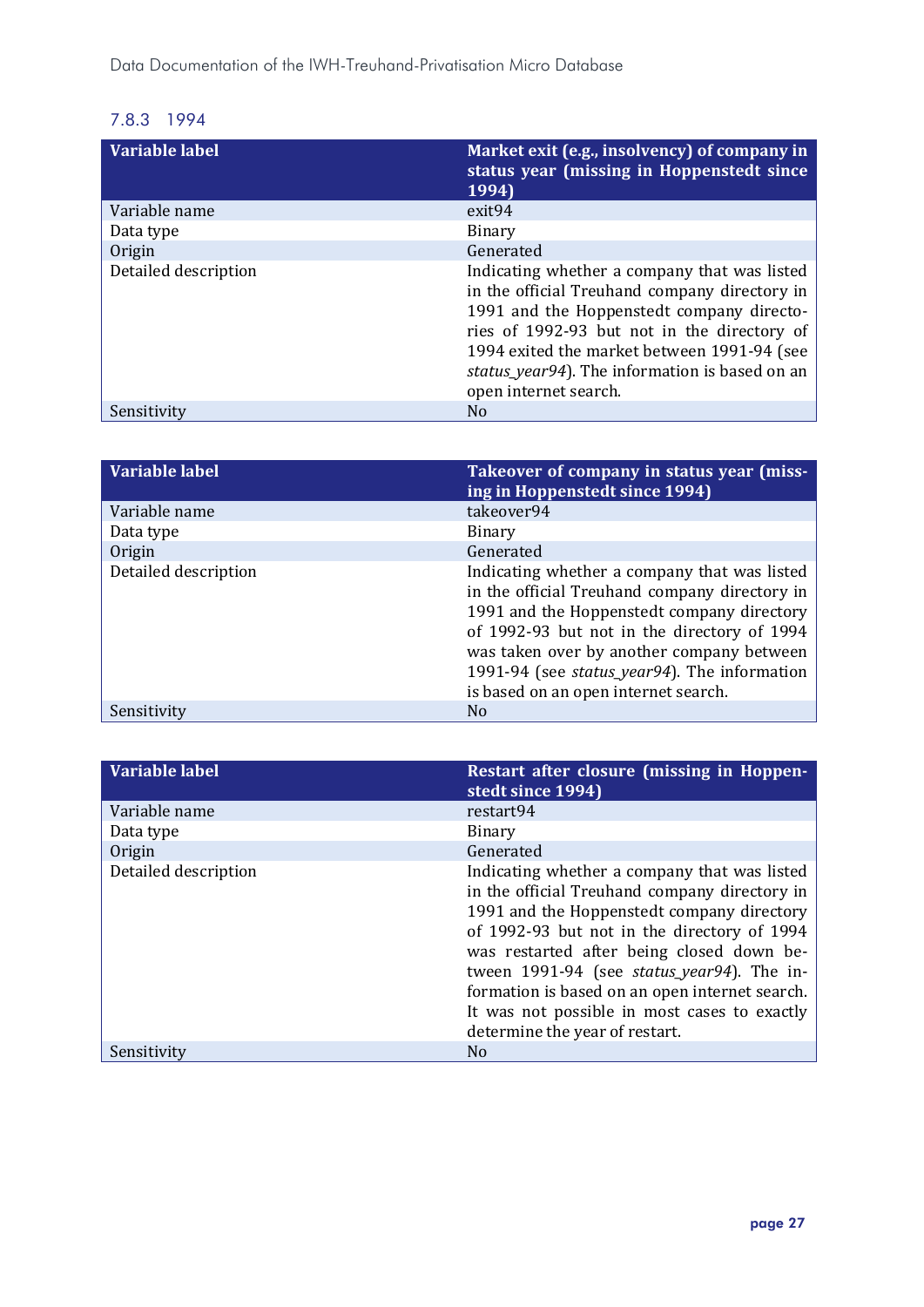| <b>Variable label</b> | Unclear status (missing in Hoppenstedt<br>since 1994)                                                                                                                                                                                                                                                                       |  |
|-----------------------|-----------------------------------------------------------------------------------------------------------------------------------------------------------------------------------------------------------------------------------------------------------------------------------------------------------------------------|--|
| Variable name         | unsolved94                                                                                                                                                                                                                                                                                                                  |  |
| Data type             | Binary                                                                                                                                                                                                                                                                                                                      |  |
| Origin                | Generated                                                                                                                                                                                                                                                                                                                   |  |
| Detailed description  | Indicating whether it was not possible to clari-<br>fy why a company that was listed in the official<br>Treuhand company directory in 1991 and in<br>the Hoppenstedt company directories of 1992-<br>93 but not in the directory of 1994 was not<br>listed anymore. The information is based on<br>an open internet search. |  |
| Sensitivity           | N <sub>0</sub>                                                                                                                                                                                                                                                                                                              |  |

| Variable label       | Status year (if company is no longer listed<br>in Hoppenstedt since 1994)                                                                                                                                                                                                                       |
|----------------------|-------------------------------------------------------------------------------------------------------------------------------------------------------------------------------------------------------------------------------------------------------------------------------------------------|
| Variable name        | status_year94                                                                                                                                                                                                                                                                                   |
| Data type            | Numerical                                                                                                                                                                                                                                                                                       |
| Origin               | Generated                                                                                                                                                                                                                                                                                       |
| Detailed description | Indicating the year, a market exit or takeover<br>took place if a company was listed in the offi-<br>cial Treuhand company directory in 1991 and<br>the Hoppenstedt company directories 1992-<br>93 but not in the directory of 1994. The infor-<br>mation is based on an open internet search. |
| Sensitivity          | No.                                                                                                                                                                                                                                                                                             |

| <b>Variable label</b> | Final status (if company is no longer listed<br>in Hoppenstedt since 1994)                                                                                                                                                                                              |  |  |
|-----------------------|-------------------------------------------------------------------------------------------------------------------------------------------------------------------------------------------------------------------------------------------------------------------------|--|--|
| Variable name         | tha_status94_fin                                                                                                                                                                                                                                                        |  |  |
| Data type             | <b>String</b>                                                                                                                                                                                                                                                           |  |  |
| Origin                | Treuhand<br>1990-94<br>documentation<br>(THA_DOK)/ Open internet research                                                                                                                                                                                               |  |  |
| Detailed description  | Indicating the final status in the ISUD database<br>of the Treuhand. Information is provided if a<br>company was listed in the official Treuhand<br>company directory in 1991 and the Hoppen-<br>stedt company directories 1992-93 but not in<br>the directory of 1994. |  |  |
| Sensitivity           | N <sub>0</sub>                                                                                                                                                                                                                                                          |  |  |

<span id="page-29-0"></span>

| <b>Variable label</b> | <b>Company survived 1994</b>                                                |
|-----------------------|-----------------------------------------------------------------------------|
| Variable name         | survived94                                                                  |
| Data type             | <b>String</b>                                                               |
| Origin                | Generated                                                                   |
| Detailed description  | Indicating whether a company was active and<br>listed in Hopp92_94 in 1994. |
| Sensitivity           | N <sub>0</sub>                                                              |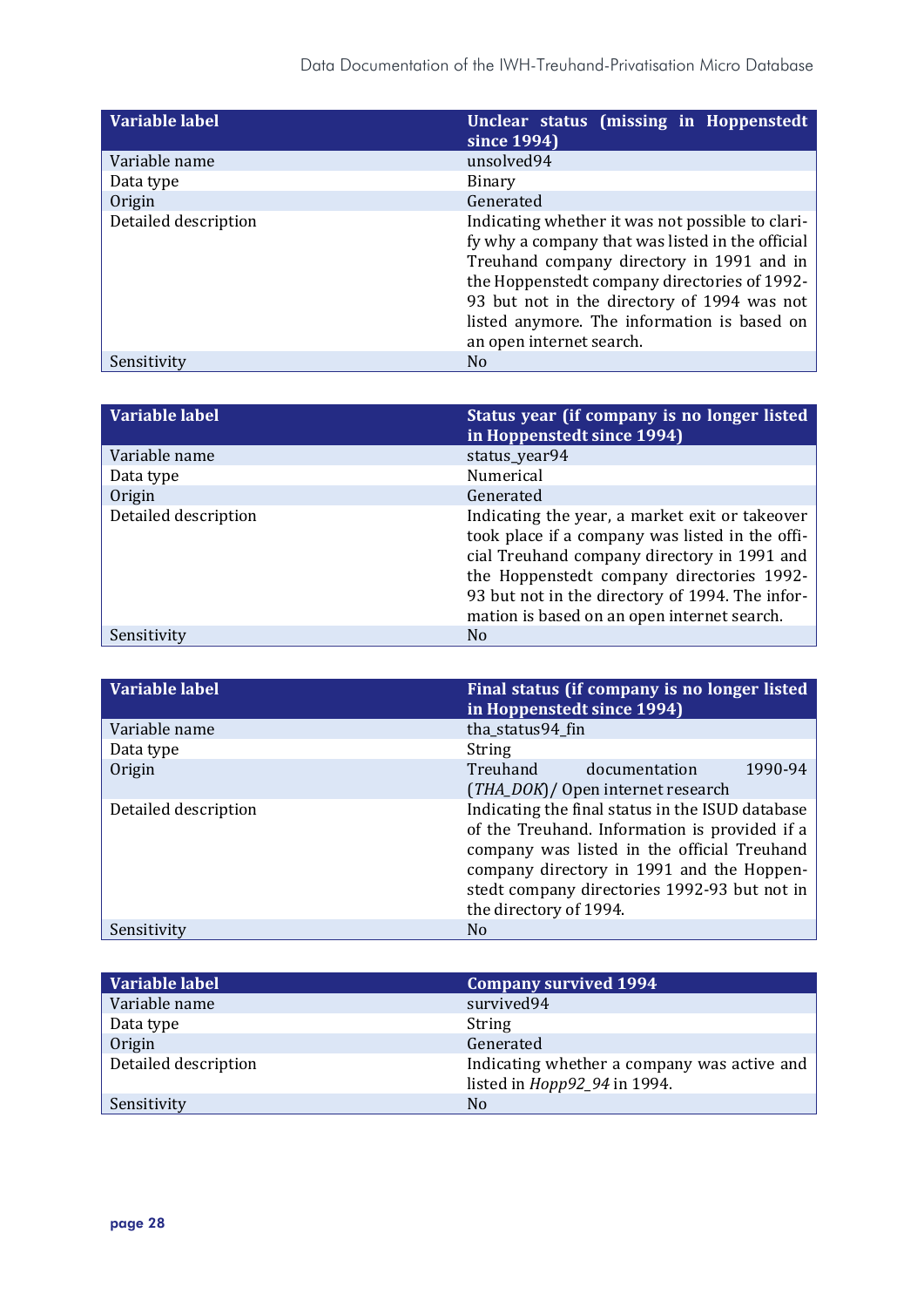#### 8 Key statistics on coverage of indicators for company development

The data includes detailed data on employment for the years 1990 to 1994. Turnover data are available for the period 1991 to 1994. For companies listed in 1991, ca. 95 percent of all observations have data on the number of employees in 1990. For companies listed in 1992, the coverage of observations with at least one employment figure for 1991 or 1992 is about 70.7 percent. Approximately 87.3 percent of those companies still listed in 1993 have at least one employment figure for the period 1991 to 1993. For 1994, the share of companies with at least one figure for the years 1991 to 1994 is about ca. 94 percent.

The coverage of turnover is somewhat lower. There was no turnover reported in *THA91* for 1991. For companies still listed in 1992, the share of companies with at least one turnover figure for 1991 or 1992 is about 38 percent. This share rises to 62 percent for companies still listed in 1993 when referring to the period 1991 to 1993. Finally, for 1994 this share is about 69 percent for the period 1991 to 1994. For some [of t](#page-30-0)he companies there is even turnover data for the year 1990 that was reported in 1992 or later.10

For many companies there are no employment and turnover data because the companies disappeared over the years (see section 5.2). The tracking of disappearing companies worked out in most cases. For 1992, 95 percent of all companies not listed in the directories anymore could be assigned to the statuses market exit, takeover or restart. For 1993 and 1994, the respective figure is 97.5 percent. Table 2 summarizes the coverage statistics.

| Year | Coverage employment data Coverage turnover data Successful tracking of<br>in $\%$ | in $\%$                  | disappearing<br>companies |
|------|-----------------------------------------------------------------------------------|--------------------------|---------------------------|
|      | <b>1991</b> 95.0 (for 1990)                                                       | $\overline{\phantom{a}}$ | -                         |
|      | 1992 70.7 (for 1991/92)                                                           | 38.0 (for 1991/92)       | 95.0                      |
| 1993 | 87.3 (for 1991-93)                                                                | 62.0 (for 1991-93)       | 97.5                      |
| 1994 | 94.0 (for 1991-94)                                                                | 69.0 (for 1991-94)       | 97.5                      |

#### Table 2 Summary of coverage of indicators for company development

**.** 

<span id="page-30-0"></span><sup>10</sup> For companies listed in 1992, the share of observations with turnover data for 1990 is 27.2 percent. For 1993, this share is about 22.7 percent while it is 25 percent for the year 1994.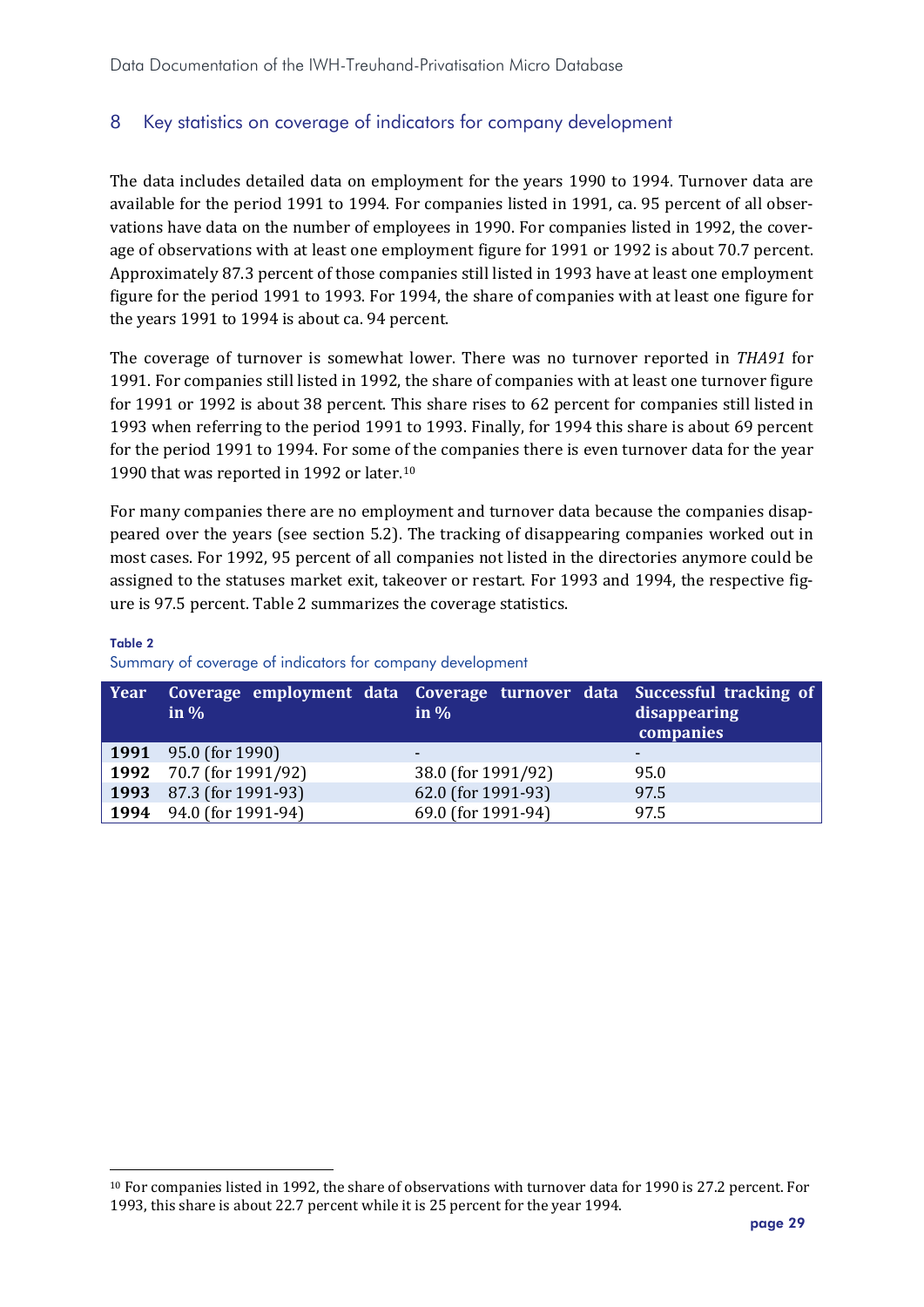#### <span id="page-31-0"></span>9 References

- *Barberis, N., Boycko, A., Shleifer, A., und N. Tsukanova* (1996), How does privatisation work? Evidence from the Russian shops, Journal of Political Economy, 104, 764-791.
- *Bellmann, L.; Bernien, M.; Kölling, A.; Möller, I. und J. Wahse* (2003), Arbeitsplatzdynamik in betrieblichen Neugründungen Ostdeutschlands, Beiträge zur Arbeitsmarkt- und Berufsforschung, 268, Institut für Arbeitsmarkt- und Berufsforschung: Nürnberg.
- *Bird, E. J.; Schwarze, J. und G. G. Wagner* (1994), Wage effects of the move toward free markets in East Germany, Industrial & Labor Relations Review, 47, 390–400.
- *Brezinski, H.* (1992), Privatisation in East Germany, MOCT-MOST, 1, 3-21.
- *Brezinski, H. und M. Fritsch* (1995), Transformation: The Shocking German Way, Moct-Most, 5, 1– 25.
- *Brown, D. J.; Earle, J. S. und A. Telegdy* (2010), Employment and Wage Effects of Privatisation: Evidence from Hungary, Romania, Russia, and Ukraine, Economic Journal, 120, 683- 708.
- *Brücker, H.* (1995), Selling Eastern Germany: On the economic rationale of the restructuring of the Treuhandanstalt's privatisation and restructuring strategy, MOCT-MOST, 5, 55- 77.
- *Carlin, W.* (1993), Privatisation and deindustrialization in East Germany, CEPR Discussion Paper No. 892, Centre for Economic Policy Research: London.
- *Drewnicki, R.* (1994): Treuhandanstalt: Dokumentation 1990-1994, Treuhandanstalt: Berlin.
- *Estrin, S.; Hanoushek, J.; Kocenda, E. und J. Svejnar* (2009), The Effects of Privatisation and Ownership in Transition Economies, Journal of Economic Literature, 47, 699-728.
- *Gathmann, C*. (2005), The skill loss of older East Germans after re-unification, Schmollers Jahrbuch, 125, 7–16.
- *Hall, J. B. und U. Ludwig* (1995), German Unification and the ''market adoption'' hypothesis, Cambridge Journal of Economics, 19, 491–507.
- *Hoppenstedt* (1992): Firmen der neuen Bundesländer, Hoppenstedt: Darmstadt.
- *Hoppenstedt* (1993): Firmen der neuen Bundesländer, Hoppenstedt: Darmstadt.
- *Hoppenstedt* (1994): Firmen der neuen Bundesländer, Hoppenstedt: Darmstadt.
- *Johnson, S. und G. Loveman* (1995), Starting Over in Eastern Europe: Entrepreneurship and Economic Renewal, Cambridge, MA: Harvard Business School Press.
- *Leysen, A*. (1991), Privatisation: East Germany, Eastern European Economics, 30, 28-40.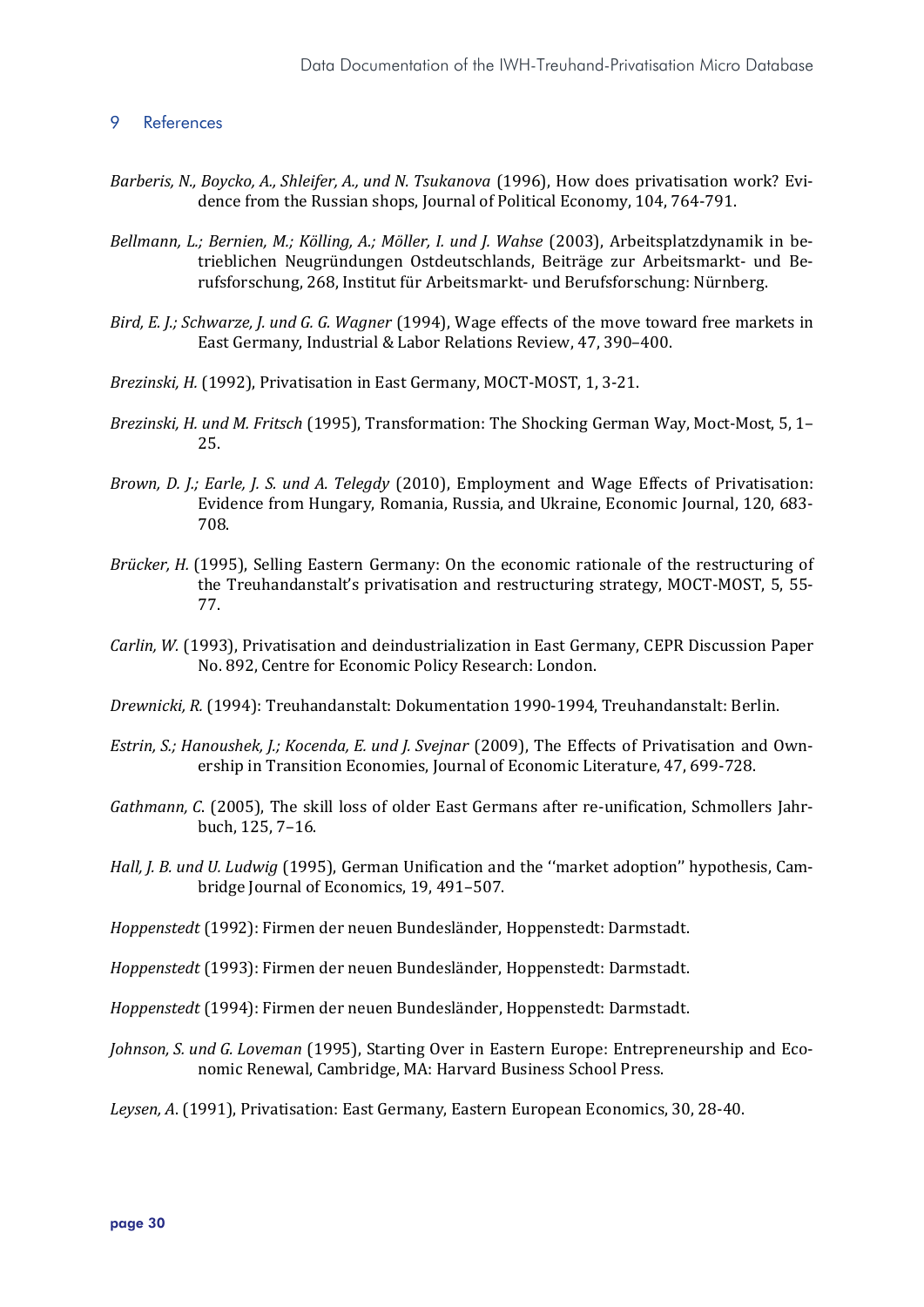- *MacLean, M.; Howard J. und G. Hollinshead* (2003), Corporate Governance and the former East Germany: the role of the Treuhandanstalt in moulding the new German economy, Journal of East European Management Studies, 8, 278-318.
- *Megginson, W. L. und J. M. Netter* (2001), From State to Market: A Survey of Empirical Studies on Privatisation, Journal of Economic Literature, 39, 321-389.
- *Newman, K.* (2000), Organisational Transformation during an institutional upheaval, Academy of Management Review, 25, 602-619.
- *Pickel, Andreas* (1992), Radical transitions: the survival and revival of entrepreneurship in the GDR, Boulder, CO: Westview Press.
- *Sander, B.* (1995), Foreign investors's activities in the context of East German privatisation: motivations and strategies, MOCT-MOST, 5, 109-132.
- *Schmucker, Alexandra; Eberle, Johanna; Ganzer, Andreas; Stegmaier, Jens; Umkehrer, Matthias* (2018): Establishment History Panel 1975-2016. (FDZ-Datenreport, 01/2018: Nuremberg
- *Seibel, W.* (2005), Verwaltete Illusionen: Die Privatisierung der DDR-Wirtschaft durch die Treuhandanstalt und ihre Nachfolger 1990-2000, Campus Verlag: Frankfurt, New York.
- *Sinn, H.-W.* (1992), Privatisation in East Germany, NBER Working Paper #3998, NBER: Cambridge, MA.
- *THA* (1991), Offizielles Firmenverzeichnis der Treuhandanstalt, in: Hoppenstedt: Darmstadt
- *Wyrwich, M.* (2013), Can socioceconomic heritage produce a lost generation with regard to entrepreneurship, Journal of Business Venturing, 28, 667-682.

#### <span id="page-32-0"></span>10 Table of Acronyms

*Hopp92\_94*: Hoppenstedt company directories 1992 to 1994

*ISUD*: Informationssytem Unternehmensdatenbank (ISUD) ("Electronic company directory of the Treuhandanstalt")

*THA*: Treuhandanstalt

*THA91*: The official company directory of the Treuhandanstalt 1991

*THA\_DOK*: Database on company status of formerly state-owned enterprises in 1994 (based on ISUD database)

*THAprivdata91\_94*: *THA91* data linked to *Hopp92\_94* data generating the IWH-Treuhand Privatisation Micro Database